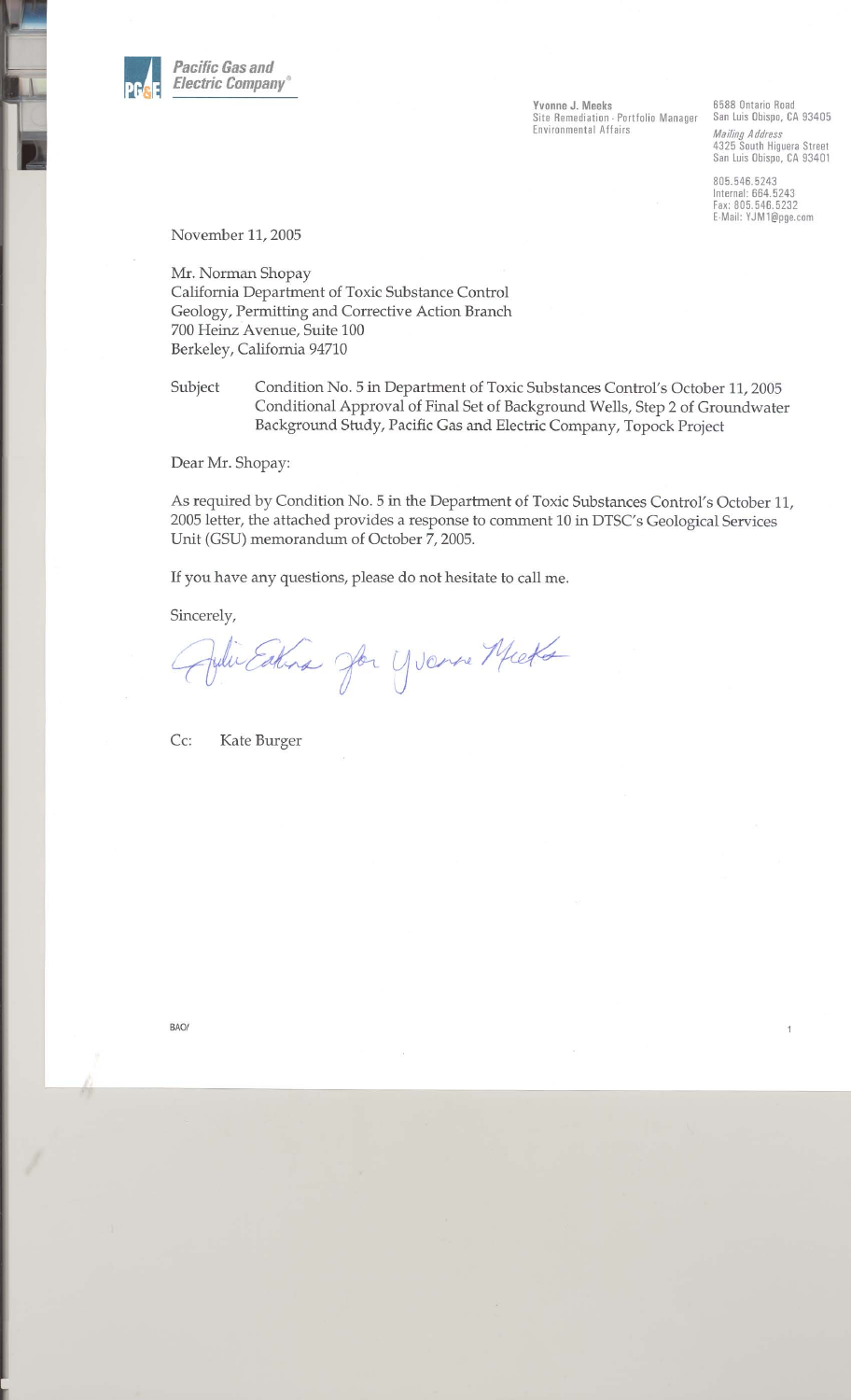# **Response to DTSC October 11, 2005 Comment on PG&E Topock Groundwater Title 22 Metals Sampling**

**DATE:** November 11, 2005

#### **INTRODUCTION**

#### **DTSC's Request**

The California Department of Toxic Substances (DTSC) provided comments on Pacific Gas & Electric Company's (PG&E) Groundwater Background Study and Groundwater Monitoring Program (GMP) in a letter dated October 11, 2005. This technical memorandum provides a response to DTSC's Geological Services Unit (GSU) October 7, 2005 memorandum, Comment No. 10, which was referenced and attached to DTSC's October 11, 2005 letter. Comment 10 is stated below:

*10. GSU used the initial background data set to screen trace metal concentrations for wells located within the chromium plume originating from the Topock Compressor Station. This screening identified two wells that appear to have other metals associated with the release to groundwater:* 

*a. MW-10: molybdenum (115, 100, 83.3, 114 ug/L).* 

*b. MW-12: arsenic (68.6, 64.2, 110 ug/L); molybdenum (77.3 ug/L); vanadium (218 ug/L).* 

*This review also identified vanadium and zinc concentrations reported for certain wells in March and June 2005 that may suggest seasonal effects or data quality issues.* 

*Recommendation: PG&E should further evaluate the results for wells MW-20-70, MW-20-130, MW-34-55, MW-34-80, and MW-37D. PG&E should also evaluate the need to expand the subset of wells that are sampled for Title 22 metals.* 

#### **RFI Background**

While the following sections of this letter memo assess the nature of arsenic, molybdenum, vanadium and zinc analytical results in a select few wells, a review of source records and sampling results has not found any of these compounds to be Contaminants of Concern (COC). PG&E submitted the Draft RCRA Facility Investigation and Remedial Investigation Report in February 2005 (CH2M HILL 2005). Based on analytical data collected during the RFI process, the Constituents of Potential Concern (COPC) list was refined, and only those chemical constituents that were found to be present at the site became constituents of concern (COCs). Arsenic, molybdenum, and vanadium were not listed in the RFI as COCs, or COPCs. Copper, lead, nickel and zinc were initially identified as COPCs at various areas investigated under the RFI. Over 5 years of sampling data indicates that trace metals are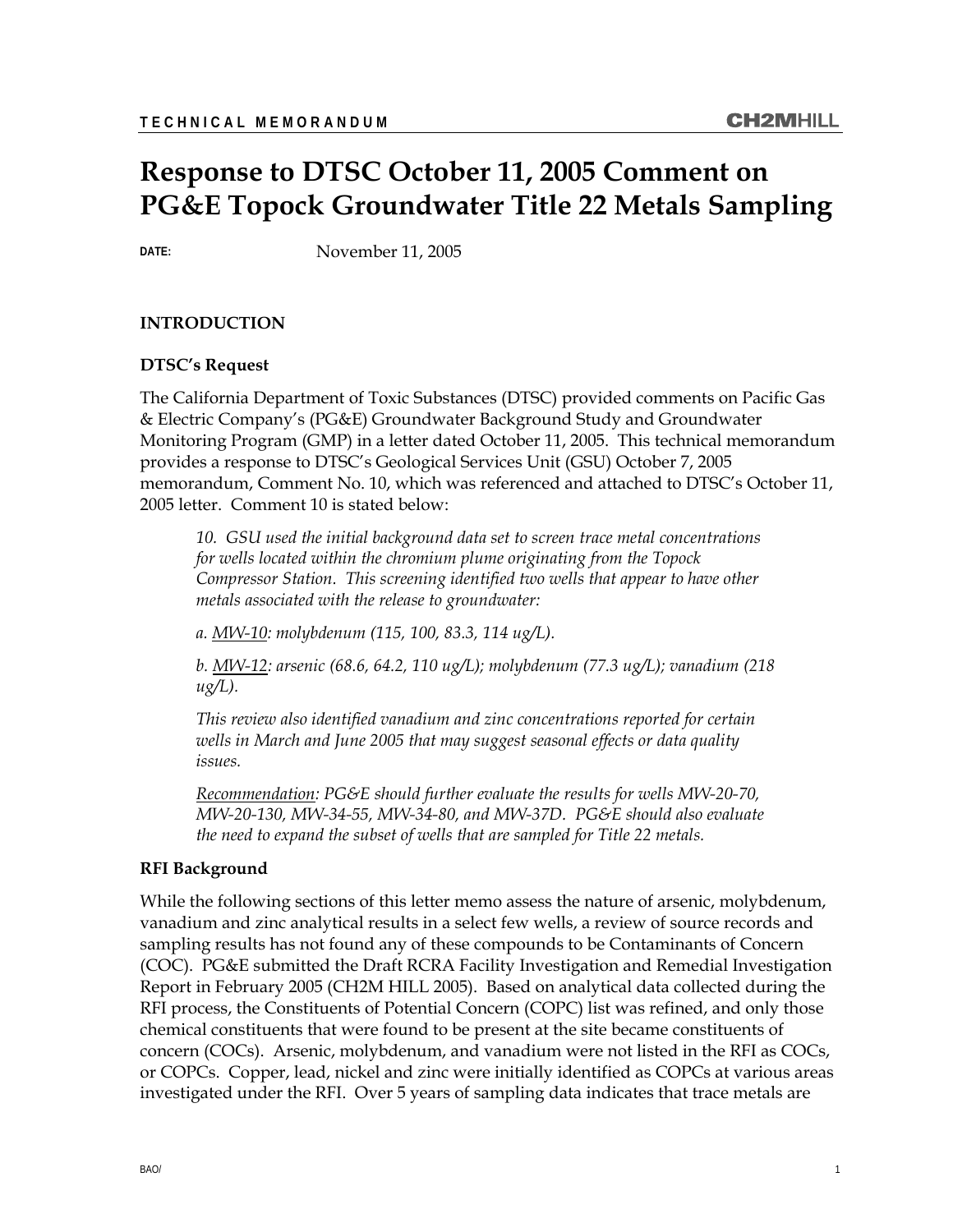infrequently detected (copper, nickel), and/or are detected at concentrations below the maximum contaminant level (MCL) for drinking water (zinc). Accordingly, the Sampling and Analysis Plan for the groundwater monitoring program (CH2M HILL 2004) recommended that these metals be deleted from ongoing groundwater monitoring. In August 2004, DTSC approved the recommendation for sampling these metals only in selected wells that are part of the ongoing groundwater monitoring program.

# **DATA REVIEW**

# **Occurrences of Cited Metals**

The occurrences of the 4 metals cited by DTSC in their October 11, 2005 letter (arsenic, molybdenum, vanadium, and zinc) were examined in all Topock monitoring wells that have been sampled for Title 22 metals. Table 1 presents the data for the wells that were sampled for the Groundwater Monitoring Project (GMP), the Interim Measures investigations (IM), the Compliance Monitoring Project (CMP), and the Groundwater Metals Background Study (BKG). Table 2 summarizes the maximum, minimum, and average concentrations of the 4 cited metals in groundwater samples collected in 2004 and 2005. Below are a summary of findings and an evaluation of the data for the metals that were cited in GSU's Comment 10.

Arsenic - Low concentrations of arsenic have been observed in the background study wells, with an average of 7.5 micrograms per liter ( $\mu$ g/L) and a maximum of 35.6  $\mu$ g/L. GMP wells average 11.5 μg/L, with a maximum concentration of 110 μg/L detected at well MW-12. A review of the GMP data in Table 1 shows that only non-detect or low levels of arsenic are found in groundwater upgradient of the chromium plume within Bat Cave Wash (wells MW-10 and MW-11). Monitoring wells located in the tail of the chromium plume (the MW-20 and MW-34 clusters) also do not show elevated levels of arsenic. MW-12 is the only well in the GMP, CMP and IM wells that has shown consistently higher arsenic concentrations, indicating a spatially localized occurrence.

The presence of arsenic in MW-12 appears to be a spatially-isolated occurrence; no other wells located in the chromium plume have exhibited similar arsenic concentrations, even near the former cooling water discharge location in Bat Cave Wash (well MW-10). While the monitoring well network is sufficient to characterize the distribution of arsenic across the site, a one-time sampling of MW-21 directly to the east of MW-12 is proposed to provide further definition in this area.

Molybdenum - From Table 1, it can be seen that samples collected from almost all monitoring wells in the GMP and CMP contain molybdenum at some level. The maximum concentrations of molybdenum detected within the plume come from the two wells noted by DTSC, MW-10 and MW-12. While the values for molybdenum seen in these wells are at the high end of the range for the site, they are not seen to be significantly elevated above other wells in the region. For wells outside the plume area, which provide some measure of the natural background conditions for the site, two separate sets of data are available. Background study wells show values of molybdenum from 5 to 50 μg/L, and Interim Measure No. 3 observation and compliance wells have shown consistent molybdenum concentrations in the range of  $40 - 90 \mu g/L$  (Table 1). Concentrations from wells displaying the high end of both these studies are shown in Table 2, as are the results for MW-10. While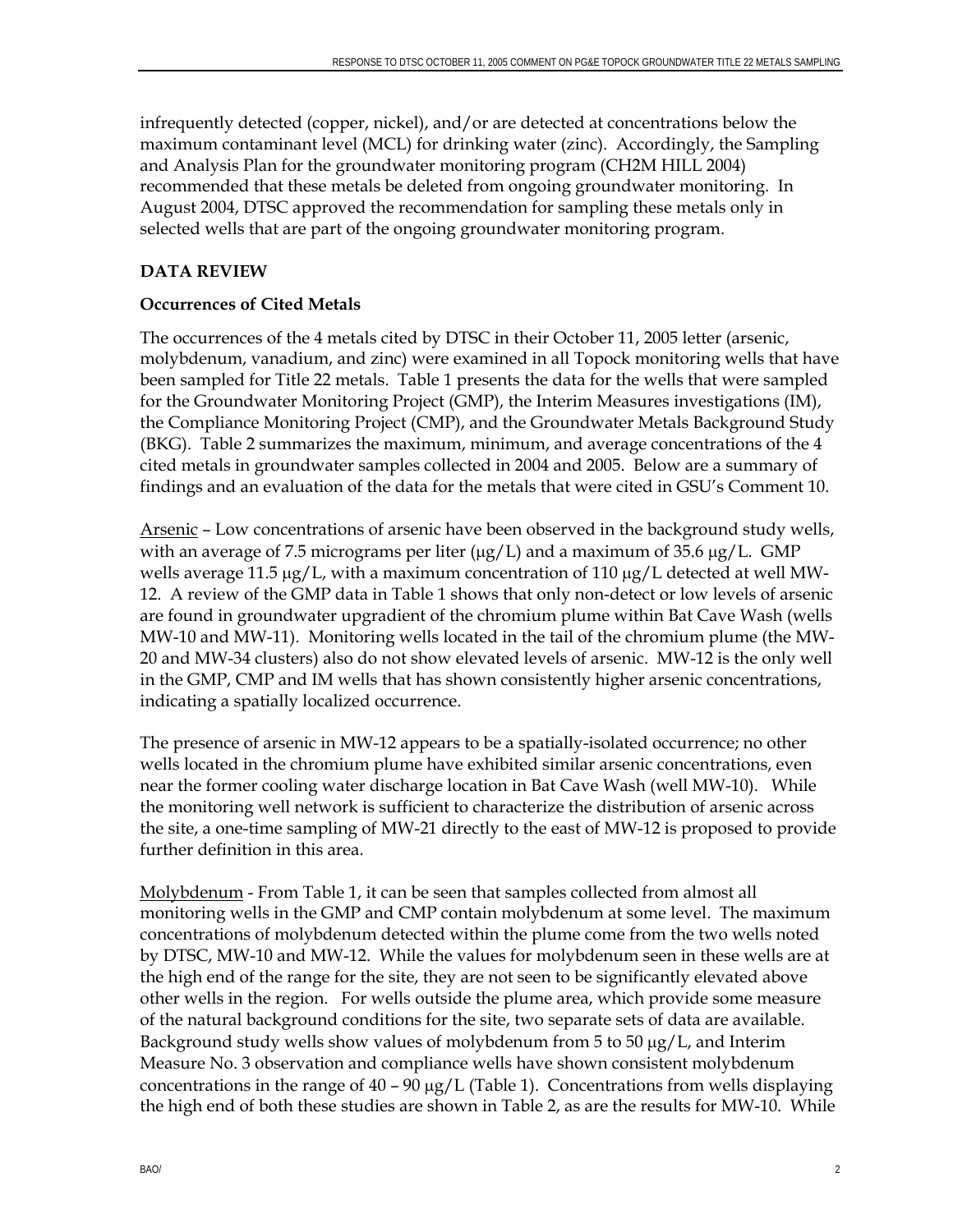MW-10 results are higher than those seen in the background studies  $(115 \mu g/L)$  versus 50.4  $\mu$ g/L and 89.3  $\mu$ g/L), they are not significantly higher. Since the well immediately downgradient from MW-10 does not show an elevated level of molybdenum (MW-11, with a maximum of 11.5 μg/L), the occurrence at MW-10 represents local variability.

Vanadium – Vanadium concentrations for wells located within the chromium plume are all at low or non-detect levels, with the exception of results for nine GMP wells sampled in March 2005. The nine wells are MW-10, MW-11, MW-12, MW-20-070, MW-20-130, MW-25, MW-34-055, MW-34-080 and MW-37D. The data from March 2005 was anomalously high for each of these wells, and a review of the field and laboratory QA/QC data did not indicate any apparent reason for the anomalies. In general, the vanadium results for March 2005 are much higher than results from the previous quarter (December 2004) and the following quarter (June 2005). The results for the remainder of the Title 22 metals did not show this anomalous temporary concentration spike, and therefore, provide support that the variability is not due to seasonal changes in groundwater geochemistry. Working with the project laboratories on the most recent samples, CH2M HILL chemists have identified matrix interference that appears to have affected at least some of the vanadium results. Having only recently identified this issue, there has not been sufficient time to determine which results are unaffected by this interference.

Zinc – In general, zinc is consistently detected at low concentrations in wells within the chromium plume area. There are a number of exceptions to this, where results appear elevated for a single quarterly measurement (Table 1). For example, the highest zinc concentration observed to date in monitoring wells located within the chromium plume was observed in March 2005 at well MW-20-130 (173 μg/L), but in the previous two quarters the values for zinc were 24.8 μg/L (January 2005) and 43.7 μg/L (September 2004). Table 2 shows that zinc concentrations are found at levels similar to this maximum concentration in wells that are included in the Background Study, in the IM3 injection area, and in other GMP wells. The higher zinc concentrations (March and June 2005 GMP sampling) noted by DTSC appear to be within the normal range found at the site, and are still considered background conditions.

# **GMP Well Network**

The network of 9 wells that are sampled quarterly for Title 22 metals under the GMP include MW-10, MW-11, MW-12, MW-20-70, MW-20-130, MW-25, MW-34-55, MW-34-80, and MW-37D (Figure 1). These wells were selected by DTSC in 2004 to provide additional water quality data at representative and evenly spaced locations within the chromium plume. While arsenic, molybdenum, vanadium and zinc are not elevated above what is expected as background conditions, the current distribution of wells being sampled for Title 22 metals (Figure 1) is such that an elevated concentration could be confirmed by an upgradient well to determine if the change in concentration was the result of movement within the plume, or a localized occurrence. Since the metals in question are shown by the overall network response to be due to background variation or localized occurrence, the present distribution of wells and frequency of sampling that are sampled for Title 22 metals appears to be satisfactory.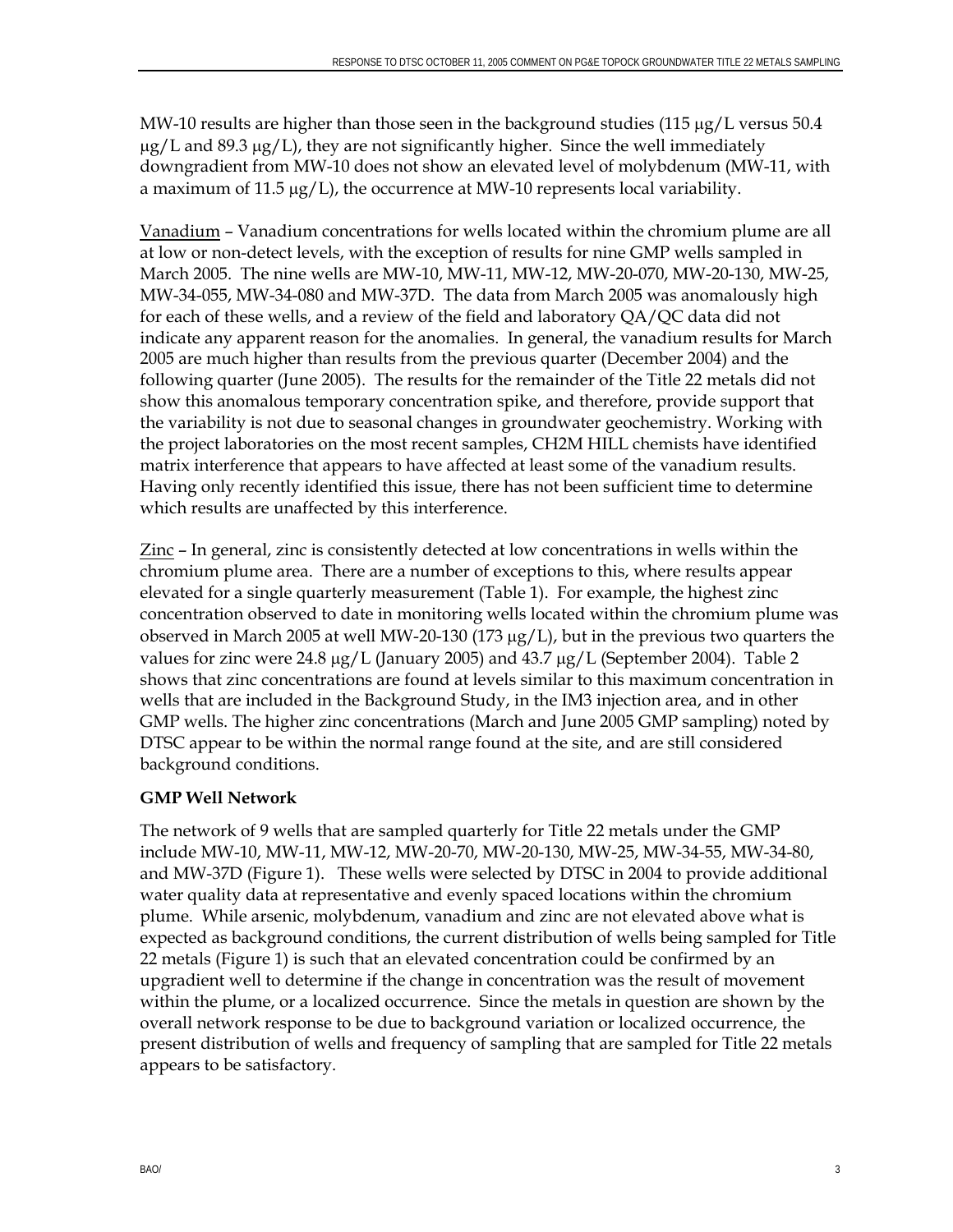## **CONCLUSIONS AND RECOMMENDATIONS**

Of the 4 metals (arsenic, molybdenum, vanadium, and zinc) that were cited in DTSC's October 11 letter, only arsenic was found at concentrations that exceed California drinking water standards. This is not uncommon for background conditions in many parts of California. The presence of arsenic in MW-12 appears to be a spatially-isolated occurrence; no other wells located in the chromium plume have exhibited similar arsenic concentrations, even near the former cooling water discharge location in Bat Cave Wash (well MW-10). While the monitoring well network is sufficient to characterize the distribution of arsenic across the site, a one-time sampling of MW-21 directly to the east of MW-12 is proposed to provide further definition in this area. No other Title 22 metals appear to be above background concentrations, either within or outside the chromium plume boundaries.

The network of GMP, CMP, and Background Study wells that are presently sampled for Title 22 metals provides adequate spatial coverage in the vicinity of the chromium plume, and for the site as a whole. The current GMP sampling program includes 9 wells distributed throughout the chromium plume, and provides sufficient spatial coverage. Based on 2004-2005 data, increasing the number of wells or the frequency of sampling events for any Title 22 metals is not warranted.

A matrix interference issue has been observed during recent vanadium GMP sampling events, and a methodology is being developed to qualify existing vanadium results and ensure that future analyses are not affected. CH2M HILL is working with Emax Laboratories and Truesdail Laboratories to determine the impact of the matrix interference on previous sample results, and to evaluate possible solutions. When a resolution to this problem has been determined, the Sampling, Analysis, and Field Procedures Manual and the Program Quality Assurance Project Plan (QAPP) will be modified. With DTSC's concurrence and where applicable, data qualifiers will be added to the existing vanadium results in the site database, after CH2M HILL chemists consult with the laboratories.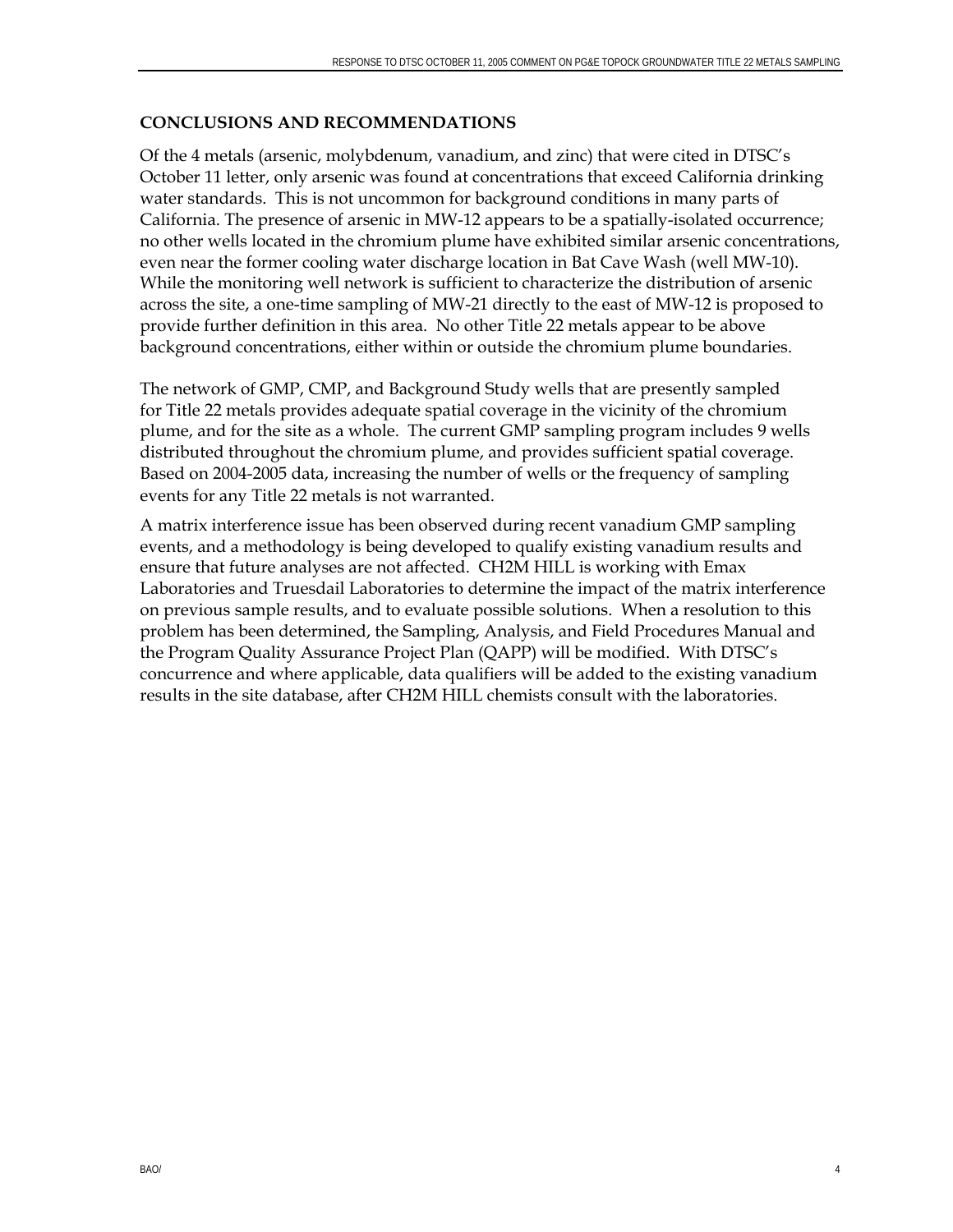G:\PacificGasElectricCo\TopockProgram\Database\Tuesdai\GMP\Topock\_2005Q2\_repor *Page 1 of 7* ts.mdb - ztitle22histor

| 1000*<br>5000*<br><b>California MCL:</b><br>50<br>1000<br><b>NE</b><br>50<br><b>NE</b><br><b>NE</b><br>100<br>50<br>$100*$<br><b>NE</b><br>-6<br>2<br>$\overline{2}$<br>-5<br>4<br>Sample<br><b>Well ID</b><br><b>Nickel</b><br><b>Silver</b><br><b>Thallium</b><br>Zinc<br><b>Barium</b><br><b>Beryllium</b><br><b>Cobalt</b><br>Chromium<br><b>Mercury</b><br>Molybdenum<br>Selenium<br>Vanadium<br>Cadmium<br>Copper<br>Lead<br>Antimony<br>Arsenic<br><b>Date</b><br><b>BKG</b><br>ND(0.2)<br><b>ADOT New Well</b><br>5/18/2005<br>ND (2.0)<br>6.12<br>81.9<br>ND (1.0)<br>ND (1.0)<br>ND (1.0)<br>9.32<br>4.47<br>ND (1.0)<br>9.54<br>ND (1.0)<br>1.07<br>ND (1.0)<br>ND (1.0)<br>12.1<br>64.4<br>60.1<br><b>ADOT New Well</b><br>7/25/2005<br>ND (2.0)<br>5.64<br>82.0<br>ND (1.0)<br>5.25<br>4.47<br>ND (0.2)<br>ND (1.0)<br>12.8<br>ND (1.0)<br>ND (1.0)<br>ND (1.0)<br>10.2<br>ND (1.0)<br>ND (1.0)<br>ND (1.0)<br>BOR-2<br>5/11/2005<br>57.8<br>ND (1.0)<br>12.3<br>ND(2.0)<br>16.4<br>ND (1.0)<br>ND (1.0)<br>ND (1.0)<br>ND (1.0)<br>ND(0.2)<br>6.30<br>ND(1.0)<br>ND (1.0)<br>ND (1.0)<br>ND (1.0)<br>ND (1.0)<br>ND (1.0)<br>ND(2.0)<br>ND (10)<br>BOR-2<br>7/20/2005<br>17.8<br>103<br>ND (1.0)<br>ND (1.0)<br>ND (1.0)<br>ND(1.0)<br>ND (1.0)<br>ND (1.0)<br>ND(0.2)<br>5.77<br>ND (1.0)<br>ND (1.0)<br>ND (1.0)<br>1.16<br>ND (1.0)<br>299<br>26.1<br>3.77<br>ND (1.0)<br>ND(0.2)<br>3.41<br>BOR-3<br>5/11/2005<br>ND(2.0)<br>ND (1.0)<br>ND (1.0)<br>ND(1.0)<br>ND (1.0)<br>ND (1.0)<br>4.94<br>ND (1.0)<br>ND (1.0)<br>ND (1.0)<br>ND (1.0)<br>ND(2.0)<br>359<br>1.58<br>28.0<br>4.94<br>ND (1.0)<br>ND (1.0)<br>ND(1.0)<br>2.25<br>ND(0.2)<br>5.40<br>ND (1.0)<br>ND(1.0)<br>1.05<br>BOR-3<br>7/21/2005<br>ND (1.0)<br>ND (1.0)<br>ND (1.0)<br>ND (2.0)<br>3.37<br>27.8<br>ND(0.2)<br>20.2<br>13.1<br>ND (10)<br><b>CA Agriculture Station</b><br>5/16/2005<br>ND (1.0)<br>ND (1.0)<br>ND (1.0)<br>2.76<br>2.06<br>ND (1.0)<br>ND (1.0)<br>2.72<br>ND (1.0)<br>ND (1.0)<br>ND (2.0)<br>28.4<br>2.81<br>2.65<br>20.7<br>2.52<br>35.7<br>7/25/2005<br>3.41<br>ND (1.0)<br>ND (1.0)<br>ND(1.0)<br>ND (1.0)<br>ND(0.2)<br>ND (1.0)<br>ND(1.0)<br>14.8<br>ND (1.0)<br><b>CA Agriculture Station</b><br>22.7<br>5.28<br>83.6<br>9.69<br>5.80<br>8.36<br>1.27<br>EPNG-2<br>ND(2.0)<br>ND (1.0)<br>ND (1.0)<br>ND (1.0)<br>ND(0.2)<br>ND (1.0)<br>ND (1.0)<br>ND (1.0)<br>13.8<br>5/18/2005<br>ND (1.0)<br>51.3<br>ND(2.0)<br>5.35<br>85.0<br>ND (1.0)<br>10.7<br>1.77<br>ND(0.2)<br>8.74<br>ND (1.0)<br>1.13<br>15.3<br>EPNG-2<br>7/25/2005<br>ND (1.0)<br>ND (1.0)<br>ND (1.0)<br>ND (1.0)<br>ND (1.0)<br>14.3<br>GSRV-2<br>5/19/2005<br>ND (2.0)<br>5.31<br>53.4<br>ND (1.0)<br>ND (1.0)<br>35.3<br>4.74<br>ND (1.0)<br>ND(0.2)<br>1.31<br>17.2<br>ND (1.0)<br>5.91<br>ND (1.0)<br>ND (1.0)<br>ND (1.0)<br>11.9<br>GSRV-2<br>ND(2.0)<br>4.88<br>52.8<br>ND (1.0)<br>34.2<br>3.69<br>ND (1.0)<br>ND(0.2)<br>5.84<br>ND (1.0)<br>1.60<br>16.3<br>FD 5/19/2005<br>ND (1.0)<br>ND (1.0)<br>ND (1.0)<br>ND(1.0)<br>11.8<br>GSRV-2<br>ND (2.0)<br>6.61<br>60.1<br>ND (1.0)<br>27.9<br>$1.71$ J<br>ND (1.0)<br>ND(0.2)<br>1.30<br>ND (1.0)<br>18.2<br>7/22/2005<br>ND (1.0)<br>ND (1.0)<br>6.74<br>ND (1.0)<br>ND (1.0)<br>62.7<br>19.3<br>GSRV-2<br>ND(2.0)<br>6.20<br>ND (1.0)<br>29.7<br>4.49 J<br>ND (1.0)<br>ND(0.2)<br>1.87<br>FD 7/22/2005<br>ND (1.0)<br>ND (1.0)<br>6.91<br>1.10<br>ND(1.0)<br>ND (1.0)<br>19.6 |
|----------------------------------------------------------------------------------------------------------------------------------------------------------------------------------------------------------------------------------------------------------------------------------------------------------------------------------------------------------------------------------------------------------------------------------------------------------------------------------------------------------------------------------------------------------------------------------------------------------------------------------------------------------------------------------------------------------------------------------------------------------------------------------------------------------------------------------------------------------------------------------------------------------------------------------------------------------------------------------------------------------------------------------------------------------------------------------------------------------------------------------------------------------------------------------------------------------------------------------------------------------------------------------------------------------------------------------------------------------------------------------------------------------------------------------------------------------------------------------------------------------------------------------------------------------------------------------------------------------------------------------------------------------------------------------------------------------------------------------------------------------------------------------------------------------------------------------------------------------------------------------------------------------------------------------------------------------------------------------------------------------------------------------------------------------------------------------------------------------------------------------------------------------------------------------------------------------------------------------------------------------------------------------------------------------------------------------------------------------------------------------------------------------------------------------------------------------------------------------------------------------------------------------------------------------------------------------------------------------------------------------------------------------------------------------------------------------------------------------------------------------------------------------------------------------------------------------------------------------------------------------------------------------------------------------------------------------------------------------------------------------------------------------------------------------------------------------------------------------------------------------------------------------------------------------------------------------------------------------------------------------------------------------------------------------------------------------------------------------------------------------------------------------------------------------|
|                                                                                                                                                                                                                                                                                                                                                                                                                                                                                                                                                                                                                                                                                                                                                                                                                                                                                                                                                                                                                                                                                                                                                                                                                                                                                                                                                                                                                                                                                                                                                                                                                                                                                                                                                                                                                                                                                                                                                                                                                                                                                                                                                                                                                                                                                                                                                                                                                                                                                                                                                                                                                                                                                                                                                                                                                                                                                                                                                                                                                                                                                                                                                                                                                                                                                                                                                                                                                                  |
|                                                                                                                                                                                                                                                                                                                                                                                                                                                                                                                                                                                                                                                                                                                                                                                                                                                                                                                                                                                                                                                                                                                                                                                                                                                                                                                                                                                                                                                                                                                                                                                                                                                                                                                                                                                                                                                                                                                                                                                                                                                                                                                                                                                                                                                                                                                                                                                                                                                                                                                                                                                                                                                                                                                                                                                                                                                                                                                                                                                                                                                                                                                                                                                                                                                                                                                                                                                                                                  |
|                                                                                                                                                                                                                                                                                                                                                                                                                                                                                                                                                                                                                                                                                                                                                                                                                                                                                                                                                                                                                                                                                                                                                                                                                                                                                                                                                                                                                                                                                                                                                                                                                                                                                                                                                                                                                                                                                                                                                                                                                                                                                                                                                                                                                                                                                                                                                                                                                                                                                                                                                                                                                                                                                                                                                                                                                                                                                                                                                                                                                                                                                                                                                                                                                                                                                                                                                                                                                                  |
|                                                                                                                                                                                                                                                                                                                                                                                                                                                                                                                                                                                                                                                                                                                                                                                                                                                                                                                                                                                                                                                                                                                                                                                                                                                                                                                                                                                                                                                                                                                                                                                                                                                                                                                                                                                                                                                                                                                                                                                                                                                                                                                                                                                                                                                                                                                                                                                                                                                                                                                                                                                                                                                                                                                                                                                                                                                                                                                                                                                                                                                                                                                                                                                                                                                                                                                                                                                                                                  |
|                                                                                                                                                                                                                                                                                                                                                                                                                                                                                                                                                                                                                                                                                                                                                                                                                                                                                                                                                                                                                                                                                                                                                                                                                                                                                                                                                                                                                                                                                                                                                                                                                                                                                                                                                                                                                                                                                                                                                                                                                                                                                                                                                                                                                                                                                                                                                                                                                                                                                                                                                                                                                                                                                                                                                                                                                                                                                                                                                                                                                                                                                                                                                                                                                                                                                                                                                                                                                                  |
|                                                                                                                                                                                                                                                                                                                                                                                                                                                                                                                                                                                                                                                                                                                                                                                                                                                                                                                                                                                                                                                                                                                                                                                                                                                                                                                                                                                                                                                                                                                                                                                                                                                                                                                                                                                                                                                                                                                                                                                                                                                                                                                                                                                                                                                                                                                                                                                                                                                                                                                                                                                                                                                                                                                                                                                                                                                                                                                                                                                                                                                                                                                                                                                                                                                                                                                                                                                                                                  |
|                                                                                                                                                                                                                                                                                                                                                                                                                                                                                                                                                                                                                                                                                                                                                                                                                                                                                                                                                                                                                                                                                                                                                                                                                                                                                                                                                                                                                                                                                                                                                                                                                                                                                                                                                                                                                                                                                                                                                                                                                                                                                                                                                                                                                                                                                                                                                                                                                                                                                                                                                                                                                                                                                                                                                                                                                                                                                                                                                                                                                                                                                                                                                                                                                                                                                                                                                                                                                                  |
|                                                                                                                                                                                                                                                                                                                                                                                                                                                                                                                                                                                                                                                                                                                                                                                                                                                                                                                                                                                                                                                                                                                                                                                                                                                                                                                                                                                                                                                                                                                                                                                                                                                                                                                                                                                                                                                                                                                                                                                                                                                                                                                                                                                                                                                                                                                                                                                                                                                                                                                                                                                                                                                                                                                                                                                                                                                                                                                                                                                                                                                                                                                                                                                                                                                                                                                                                                                                                                  |
|                                                                                                                                                                                                                                                                                                                                                                                                                                                                                                                                                                                                                                                                                                                                                                                                                                                                                                                                                                                                                                                                                                                                                                                                                                                                                                                                                                                                                                                                                                                                                                                                                                                                                                                                                                                                                                                                                                                                                                                                                                                                                                                                                                                                                                                                                                                                                                                                                                                                                                                                                                                                                                                                                                                                                                                                                                                                                                                                                                                                                                                                                                                                                                                                                                                                                                                                                                                                                                  |
|                                                                                                                                                                                                                                                                                                                                                                                                                                                                                                                                                                                                                                                                                                                                                                                                                                                                                                                                                                                                                                                                                                                                                                                                                                                                                                                                                                                                                                                                                                                                                                                                                                                                                                                                                                                                                                                                                                                                                                                                                                                                                                                                                                                                                                                                                                                                                                                                                                                                                                                                                                                                                                                                                                                                                                                                                                                                                                                                                                                                                                                                                                                                                                                                                                                                                                                                                                                                                                  |
|                                                                                                                                                                                                                                                                                                                                                                                                                                                                                                                                                                                                                                                                                                                                                                                                                                                                                                                                                                                                                                                                                                                                                                                                                                                                                                                                                                                                                                                                                                                                                                                                                                                                                                                                                                                                                                                                                                                                                                                                                                                                                                                                                                                                                                                                                                                                                                                                                                                                                                                                                                                                                                                                                                                                                                                                                                                                                                                                                                                                                                                                                                                                                                                                                                                                                                                                                                                                                                  |
|                                                                                                                                                                                                                                                                                                                                                                                                                                                                                                                                                                                                                                                                                                                                                                                                                                                                                                                                                                                                                                                                                                                                                                                                                                                                                                                                                                                                                                                                                                                                                                                                                                                                                                                                                                                                                                                                                                                                                                                                                                                                                                                                                                                                                                                                                                                                                                                                                                                                                                                                                                                                                                                                                                                                                                                                                                                                                                                                                                                                                                                                                                                                                                                                                                                                                                                                                                                                                                  |
|                                                                                                                                                                                                                                                                                                                                                                                                                                                                                                                                                                                                                                                                                                                                                                                                                                                                                                                                                                                                                                                                                                                                                                                                                                                                                                                                                                                                                                                                                                                                                                                                                                                                                                                                                                                                                                                                                                                                                                                                                                                                                                                                                                                                                                                                                                                                                                                                                                                                                                                                                                                                                                                                                                                                                                                                                                                                                                                                                                                                                                                                                                                                                                                                                                                                                                                                                                                                                                  |
|                                                                                                                                                                                                                                                                                                                                                                                                                                                                                                                                                                                                                                                                                                                                                                                                                                                                                                                                                                                                                                                                                                                                                                                                                                                                                                                                                                                                                                                                                                                                                                                                                                                                                                                                                                                                                                                                                                                                                                                                                                                                                                                                                                                                                                                                                                                                                                                                                                                                                                                                                                                                                                                                                                                                                                                                                                                                                                                                                                                                                                                                                                                                                                                                                                                                                                                                                                                                                                  |
|                                                                                                                                                                                                                                                                                                                                                                                                                                                                                                                                                                                                                                                                                                                                                                                                                                                                                                                                                                                                                                                                                                                                                                                                                                                                                                                                                                                                                                                                                                                                                                                                                                                                                                                                                                                                                                                                                                                                                                                                                                                                                                                                                                                                                                                                                                                                                                                                                                                                                                                                                                                                                                                                                                                                                                                                                                                                                                                                                                                                                                                                                                                                                                                                                                                                                                                                                                                                                                  |
|                                                                                                                                                                                                                                                                                                                                                                                                                                                                                                                                                                                                                                                                                                                                                                                                                                                                                                                                                                                                                                                                                                                                                                                                                                                                                                                                                                                                                                                                                                                                                                                                                                                                                                                                                                                                                                                                                                                                                                                                                                                                                                                                                                                                                                                                                                                                                                                                                                                                                                                                                                                                                                                                                                                                                                                                                                                                                                                                                                                                                                                                                                                                                                                                                                                                                                                                                                                                                                  |
|                                                                                                                                                                                                                                                                                                                                                                                                                                                                                                                                                                                                                                                                                                                                                                                                                                                                                                                                                                                                                                                                                                                                                                                                                                                                                                                                                                                                                                                                                                                                                                                                                                                                                                                                                                                                                                                                                                                                                                                                                                                                                                                                                                                                                                                                                                                                                                                                                                                                                                                                                                                                                                                                                                                                                                                                                                                                                                                                                                                                                                                                                                                                                                                                                                                                                                                                                                                                                                  |
| 36.6<br>ND (10)<br>ND(2.0)<br>6.04<br>ND (1.0)<br>ND (1.0)<br>ND (1.0)<br>12.0<br>2.63<br>ND(0.2)<br>7.03<br>ND (1.0)<br>4.34<br>ND (1.0)<br>16.4<br>GSWC-1<br>5/17/2005<br>ND (1.0)<br>ND (1.0)                                                                                                                                                                                                                                                                                                                                                                                                                                                                                                                                                                                                                                                                                                                                                                                                                                                                                                                                                                                                                                                                                                                                                                                                                                                                                                                                                                                                                                                                                                                                                                                                                                                                                                                                                                                                                                                                                                                                                                                                                                                                                                                                                                                                                                                                                                                                                                                                                                                                                                                                                                                                                                                                                                                                                                                                                                                                                                                                                                                                                                                                                                                                                                                                                                 |
| 5.02<br>3.96<br>15.3<br>GSWC-1<br>ND(2.0)<br>7.34<br>40.1<br>ND (1.0)<br>12.7<br>1.29<br>ND (0.2)<br>7.15<br>1.22<br>ND (1.0)<br>18.4<br>7/22/2005<br>ND(1.0)<br>ND (1.0)<br>ND (1.0)                                                                                                                                                                                                                                                                                                                                                                                                                                                                                                                                                                                                                                                                                                                                                                                                                                                                                                                                                                                                                                                                                                                                                                                                                                                                                                                                                                                                                                                                                                                                                                                                                                                                                                                                                                                                                                                                                                                                                                                                                                                                                                                                                                                                                                                                                                                                                                                                                                                                                                                                                                                                                                                                                                                                                                                                                                                                                                                                                                                                                                                                                                                                                                                                                                            |
| 7.21<br>46.4<br>7.29<br>17.3<br>ND (10)<br>GSWC-2<br>5/17/2005<br>ND (2.0)<br>ND (1.0)<br>ND (1.0)<br>ND (1.0)<br>5.64<br>ND (1.0)<br>ND (1.0)<br>ND(0.2)<br>ND (1.0)<br>1.61<br>ND (1.0)<br>ND (1.0)                                                                                                                                                                                                                                                                                                                                                                                                                                                                                                                                                                                                                                                                                                                                                                                                                                                                                                                                                                                                                                                                                                                                                                                                                                                                                                                                                                                                                                                                                                                                                                                                                                                                                                                                                                                                                                                                                                                                                                                                                                                                                                                                                                                                                                                                                                                                                                                                                                                                                                                                                                                                                                                                                                                                                                                                                                                                                                                                                                                                                                                                                                                                                                                                                            |
| 27.6<br>8.52<br>GSWC-2<br>ND(2.0)<br>50.6<br>ND (1.0)<br>5.82<br>20.2<br>1.91<br>ND(0.2)<br>7.17<br>1.72<br>ND (1.0)<br>18.4<br>7/22/2005<br>ND (1.0)<br>ND (1.0)<br>1.48<br>ND (1.0)                                                                                                                                                                                                                                                                                                                                                                                                                                                                                                                                                                                                                                                                                                                                                                                                                                                                                                                                                                                                                                                                                                                                                                                                                                                                                                                                                                                                                                                                                                                                                                                                                                                                                                                                                                                                                                                                                                                                                                                                                                                                                                                                                                                                                                                                                                                                                                                                                                                                                                                                                                                                                                                                                                                                                                                                                                                                                                                                                                                                                                                                                                                                                                                                                                            |
| 22.6<br>GSWC-3<br>5/18/2005<br>ND (2.0)<br>8.87<br>28.0<br>ND (1.0)<br>13.8<br>6.64<br>1.36<br>ND(0.2)<br>6.28<br>1.20<br>23.0<br>ND (1.0)<br>ND (1.0)<br>ND (1.0)<br>ND (1.0)<br>ND (1.0)                                                                                                                                                                                                                                                                                                                                                                                                                                                                                                                                                                                                                                                                                                                                                                                                                                                                                                                                                                                                                                                                                                                                                                                                                                                                                                                                                                                                                                                                                                                                                                                                                                                                                                                                                                                                                                                                                                                                                                                                                                                                                                                                                                                                                                                                                                                                                                                                                                                                                                                                                                                                                                                                                                                                                                                                                                                                                                                                                                                                                                                                                                                                                                                                                                       |
| 33.8<br>GSWC-3<br>ND (2.0)<br>22.6<br>7/22/2005<br>10.1<br>ND (1.0)<br>2.71<br>ND (0.2)<br>5.83<br>1.67<br>ND (1.0)<br>22.6<br>ND (1.0)<br>ND (1.0)<br>11.4<br>ND (1.0)<br>1.13<br>ND (1.0)                                                                                                                                                                                                                                                                                                                                                                                                                                                                                                                                                                                                                                                                                                                                                                                                                                                                                                                                                                                                                                                                                                                                                                                                                                                                                                                                                                                                                                                                                                                                                                                                                                                                                                                                                                                                                                                                                                                                                                                                                                                                                                                                                                                                                                                                                                                                                                                                                                                                                                                                                                                                                                                                                                                                                                                                                                                                                                                                                                                                                                                                                                                                                                                                                                      |
| 23.5<br>60.1<br>7.84<br>5/18/2005<br>ND(2.0)<br>7.42<br>ND (1.0)<br>ND (1.0)<br>ND(1.0)<br>4.85<br>ND (1.0)<br>ND(0.2)<br>6.93<br>ND (1.0)<br>ND (1.0)<br>20.0<br>GSWC-4<br>ND (1.0)<br>ND (1.0)                                                                                                                                                                                                                                                                                                                                                                                                                                                                                                                                                                                                                                                                                                                                                                                                                                                                                                                                                                                                                                                                                                                                                                                                                                                                                                                                                                                                                                                                                                                                                                                                                                                                                                                                                                                                                                                                                                                                                                                                                                                                                                                                                                                                                                                                                                                                                                                                                                                                                                                                                                                                                                                                                                                                                                                                                                                                                                                                                                                                                                                                                                                                                                                                                                 |
| 27.2<br>42.3<br>ND(2.0)<br>8.62<br>6.97<br>21.4<br>GSWC-4<br>7/22/2005<br>ND(1.0)<br>ND (1.0)<br>ND (1.0)<br>11.2<br>4.91<br>ND (1.0)<br>ND (0.2)<br>1.04<br>1.06<br>ND (1.0)<br>ND (1.0)                                                                                                                                                                                                                                                                                                                                                                                                                                                                                                                                                                                                                                                                                                                                                                                                                                                                                                                                                                                                                                                                                                                                                                                                                                                                                                                                                                                                                                                                                                                                                                                                                                                                                                                                                                                                                                                                                                                                                                                                                                                                                                                                                                                                                                                                                                                                                                                                                                                                                                                                                                                                                                                                                                                                                                                                                                                                                                                                                                                                                                                                                                                                                                                                                                        |
| ND (10)<br>5/17/2005<br>ND(2.0)<br>5.26<br>21.8<br>ND (1.0)<br>ND (1.0)<br>ND (1.0)<br>19.5<br>2.25<br>ND (1.0)<br>ND(0.2)<br>3.56<br>ND (1.0)<br>1.84<br>ND (1.0)<br>15.3<br>ND (1.0)<br>Langmaack                                                                                                                                                                                                                                                                                                                                                                                                                                                                                                                                                                                                                                                                                                                                                                                                                                                                                                                                                                                                                                                                                                                                                                                                                                                                                                                                                                                                                                                                                                                                                                                                                                                                                                                                                                                                                                                                                                                                                                                                                                                                                                                                                                                                                                                                                                                                                                                                                                                                                                                                                                                                                                                                                                                                                                                                                                                                                                                                                                                                                                                                                                                                                                                                                              |
| 22.7<br>16.2<br>7/25/2005<br>ND(2.0)<br>6.37<br>ND (1.0)<br>ND (1.0)<br>20.4<br>2.99<br>ND (0.2)<br>3.50<br>ND (1.0)<br>1.65<br>ND (1.0)<br>19.2<br>ND (1.0)<br>ND (1.0)<br>ND (1.0)<br>Langmaack                                                                                                                                                                                                                                                                                                                                                                                                                                                                                                                                                                                                                                                                                                                                                                                                                                                                                                                                                                                                                                                                                                                                                                                                                                                                                                                                                                                                                                                                                                                                                                                                                                                                                                                                                                                                                                                                                                                                                                                                                                                                                                                                                                                                                                                                                                                                                                                                                                                                                                                                                                                                                                                                                                                                                                                                                                                                                                                                                                                                                                                                                                                                                                                                                                |
| 52.6<br>3.56<br>2.07<br>ND (10)<br>5/16/2005<br>ND(2.0)<br>14.6<br>ND(1.0)<br>ND (1.0)<br>ND (1.0)<br>9.52<br>ND (1.0)<br>ND(0.2)<br>12.6<br>ND (1.0)<br>ND(1.0)<br>21.6<br>Lily Hill<br>ND (1.0)                                                                                                                                                                                                                                                                                                                                                                                                                                                                                                                                                                                                                                                                                                                                                                                                                                                                                                                                                                                                                                                                                                                                                                                                                                                                                                                                                                                                                                                                                                                                                                                                                                                                                                                                                                                                                                                                                                                                                                                                                                                                                                                                                                                                                                                                                                                                                                                                                                                                                                                                                                                                                                                                                                                                                                                                                                                                                                                                                                                                                                                                                                                                                                                                                                |
| 59.6<br>ND (2.0)<br>15.9<br>ND (1.0)<br>ND (1.0)<br>10.6<br>1.80<br>ND (0.2)<br>13.2<br>ND (1.0)<br>ND (1.0)<br>1.16<br>24.2<br>7/25/2005<br>ND (1.0)<br>ND (1.0)<br>2.61<br>24.2<br>Lily Hill                                                                                                                                                                                                                                                                                                                                                                                                                                                                                                                                                                                                                                                                                                                                                                                                                                                                                                                                                                                                                                                                                                                                                                                                                                                                                                                                                                                                                                                                                                                                                                                                                                                                                                                                                                                                                                                                                                                                                                                                                                                                                                                                                                                                                                                                                                                                                                                                                                                                                                                                                                                                                                                                                                                                                                                                                                                                                                                                                                                                                                                                                                                                                                                                                                   |
| 5/9/2005<br>ND (2.0)<br>36.9<br>ND (10)<br>MW-01<br>13.2<br>20.8<br>ND (1.0)<br>ND (1.0)<br>ND (1.0)<br>5.70<br>2.72<br>ND (1.0)<br>ND (0.2)<br>ND (2.0)<br>7.79<br>3.48<br>ND (1.0)<br>ND (1.0)                                                                                                                                                                                                                                                                                                                                                                                                                                                                                                                                                                                                                                                                                                                                                                                                                                                                                                                                                                                                                                                                                                                                                                                                                                                                                                                                                                                                                                                                                                                                                                                                                                                                                                                                                                                                                                                                                                                                                                                                                                                                                                                                                                                                                                                                                                                                                                                                                                                                                                                                                                                                                                                                                                                                                                                                                                                                                                                                                                                                                                                                                                                                                                                                                                 |
| ND (2.0)<br>26.3<br>6.98<br>1.55<br>ND (2.0)<br>72.8<br>7/18/2005<br>13.3<br>ND (1.0)<br>ND (1.0)<br>ND (1.0)<br>ND (1.0)<br>ND (0.2)<br>6.71<br>3.34<br>ND (1.0)<br>ND (1.0)<br>40.6<br>MW-01                                                                                                                                                                                                                                                                                                                                                                                                                                                                                                                                                                                                                                                                                                                                                                                                                                                                                                                                                                                                                                                                                                                                                                                                                                                                                                                                                                                                                                                                                                                                                                                                                                                                                                                                                                                                                                                                                                                                                                                                                                                                                                                                                                                                                                                                                                                                                                                                                                                                                                                                                                                                                                                                                                                                                                                                                                                                                                                                                                                                                                                                                                                                                                                                                                   |
| 27.6<br>5/9/2005<br>ND (2.0)<br>10.3<br>14.1<br>ND (1.0)<br>ND (1.0)<br>ND (1.0)<br>12.4<br>4.07<br>ND (1.0)<br>ND (0.2)<br>29.3<br>41.5<br>8.84<br>ND (1.0)<br>30.8<br>MW-03<br>ND (1.0)                                                                                                                                                                                                                                                                                                                                                                                                                                                                                                                                                                                                                                                                                                                                                                                                                                                                                                                                                                                                                                                                                                                                                                                                                                                                                                                                                                                                                                                                                                                                                                                                                                                                                                                                                                                                                                                                                                                                                                                                                                                                                                                                                                                                                                                                                                                                                                                                                                                                                                                                                                                                                                                                                                                                                                                                                                                                                                                                                                                                                                                                                                                                                                                                                                        |
| ND (2.0)<br>ND (1.0)<br>ND (1.0)<br>4.85<br>ND (0.2)<br>8.09<br>ND (10)<br>7/18/2005<br>11.9<br>15.9<br>ND (1.0)<br>12.5<br>ND (1.0)<br>26.6<br>12.5<br>ND (1.0)<br>ND (1.0)<br>37.4<br>MW-03                                                                                                                                                                                                                                                                                                                                                                                                                                                                                                                                                                                                                                                                                                                                                                                                                                                                                                                                                                                                                                                                                                                                                                                                                                                                                                                                                                                                                                                                                                                                                                                                                                                                                                                                                                                                                                                                                                                                                                                                                                                                                                                                                                                                                                                                                                                                                                                                                                                                                                                                                                                                                                                                                                                                                                                                                                                                                                                                                                                                                                                                                                                                                                                                                                    |
| 5/9/2005<br>ND (2.0)<br>5.44<br>16.1<br>ND (1.0)<br>ND (1.0)<br>ND (1.0)<br>22.9<br>2.75<br>ND (1.0)<br>ND (0.2)<br>15.8<br>7.74<br>3.42<br>ND (1.0)<br>ND (1.0)<br>21.1<br>18.0<br>MW-04                                                                                                                                                                                                                                                                                                                                                                                                                                                                                                                                                                                                                                                                                                                                                                                                                                                                                                                                                                                                                                                                                                                                                                                                                                                                                                                                                                                                                                                                                                                                                                                                                                                                                                                                                                                                                                                                                                                                                                                                                                                                                                                                                                                                                                                                                                                                                                                                                                                                                                                                                                                                                                                                                                                                                                                                                                                                                                                                                                                                                                                                                                                                                                                                                                        |
| ND (2.0)<br>17.6<br>ND (1.0)<br>ND (1.0)<br>ND (1.0)<br>ND (0.2)<br>13.2<br>ND (1.0)<br>12.8<br>MW-04<br>7/18/2005<br>6.07<br>ND (1.0)<br>24.0<br>2.27<br>18.2<br>3.91<br>ND (1.0)<br>23.6                                                                                                                                                                                                                                                                                                                                                                                                                                                                                                                                                                                                                                                                                                                                                                                                                                                                                                                                                                                                                                                                                                                                                                                                                                                                                                                                                                                                                                                                                                                                                                                                                                                                                                                                                                                                                                                                                                                                                                                                                                                                                                                                                                                                                                                                                                                                                                                                                                                                                                                                                                                                                                                                                                                                                                                                                                                                                                                                                                                                                                                                                                                                                                                                                                       |
| ND (32)<br>ND (2.0)<br>5.73<br>27.8<br>ND (1.0)<br>ND (1.0)<br>12.9<br>2.83<br>ND (0.2)<br>45.2<br>17.3<br>ND (1.0)<br>20.1<br>MW-05<br>5/13/2005<br>ND (1.0)<br>ND (1.0)<br>ND (6.5)<br>ND (1.0)                                                                                                                                                                                                                                                                                                                                                                                                                                                                                                                                                                                                                                                                                                                                                                                                                                                                                                                                                                                                                                                                                                                                                                                                                                                                                                                                                                                                                                                                                                                                                                                                                                                                                                                                                                                                                                                                                                                                                                                                                                                                                                                                                                                                                                                                                                                                                                                                                                                                                                                                                                                                                                                                                                                                                                                                                                                                                                                                                                                                                                                                                                                                                                                                                                |
| 36.7<br>ND (2.0)<br>29.7<br>ND (1.0)<br>ND (1.0)<br>ND (0.2)<br>ND (1.0)<br>MW-05<br>7/18/2005<br>7.34<br>ND (1.0)<br>15.0<br>2.04<br>ND (1.0)<br>50.4<br>4.97<br>20.3<br>ND (1.0)<br>23.5                                                                                                                                                                                                                                                                                                                                                                                                                                                                                                                                                                                                                                                                                                                                                                                                                                                                                                                                                                                                                                                                                                                                                                                                                                                                                                                                                                                                                                                                                                                                                                                                                                                                                                                                                                                                                                                                                                                                                                                                                                                                                                                                                                                                                                                                                                                                                                                                                                                                                                                                                                                                                                                                                                                                                                                                                                                                                                                                                                                                                                                                                                                                                                                                                                       |
| ND (27)<br>MW-06<br>5/13/2005<br>ND (2.0)<br>14.2<br>10.2<br>ND (1.0)<br>ND (1.0)<br>ND (1.0)<br>7.98<br>1.89<br>ND (1.0)<br>ND (0.2)<br>5.61<br>ND (2.9)<br>1.44<br>ND (1.0)<br>ND (1.0)<br>44.1                                                                                                                                                                                                                                                                                                                                                                                                                                                                                                                                                                                                                                                                                                                                                                                                                                                                                                                                                                                                                                                                                                                                                                                                                                                                                                                                                                                                                                                                                                                                                                                                                                                                                                                                                                                                                                                                                                                                                                                                                                                                                                                                                                                                                                                                                                                                                                                                                                                                                                                                                                                                                                                                                                                                                                                                                                                                                                                                                                                                                                                                                                                                                                                                                                |
| MW-06<br>ND (2.0)<br>15.7<br>9.17<br>ND (1.0)<br>9.03<br>1.48<br>ND (0.2)<br>5.68<br>1.31<br>ND (1.0)<br>47.2<br>37.8<br>7/18/2005<br>ND (1.0)<br>ND (1.0)<br>ND (1.0)<br>1.44<br>ND (1.0)                                                                                                                                                                                                                                                                                                                                                                                                                                                                                                                                                                                                                                                                                                                                                                                                                                                                                                                                                                                                                                                                                                                                                                                                                                                                                                                                                                                                                                                                                                                                                                                                                                                                                                                                                                                                                                                                                                                                                                                                                                                                                                                                                                                                                                                                                                                                                                                                                                                                                                                                                                                                                                                                                                                                                                                                                                                                                                                                                                                                                                                                                                                                                                                                                                       |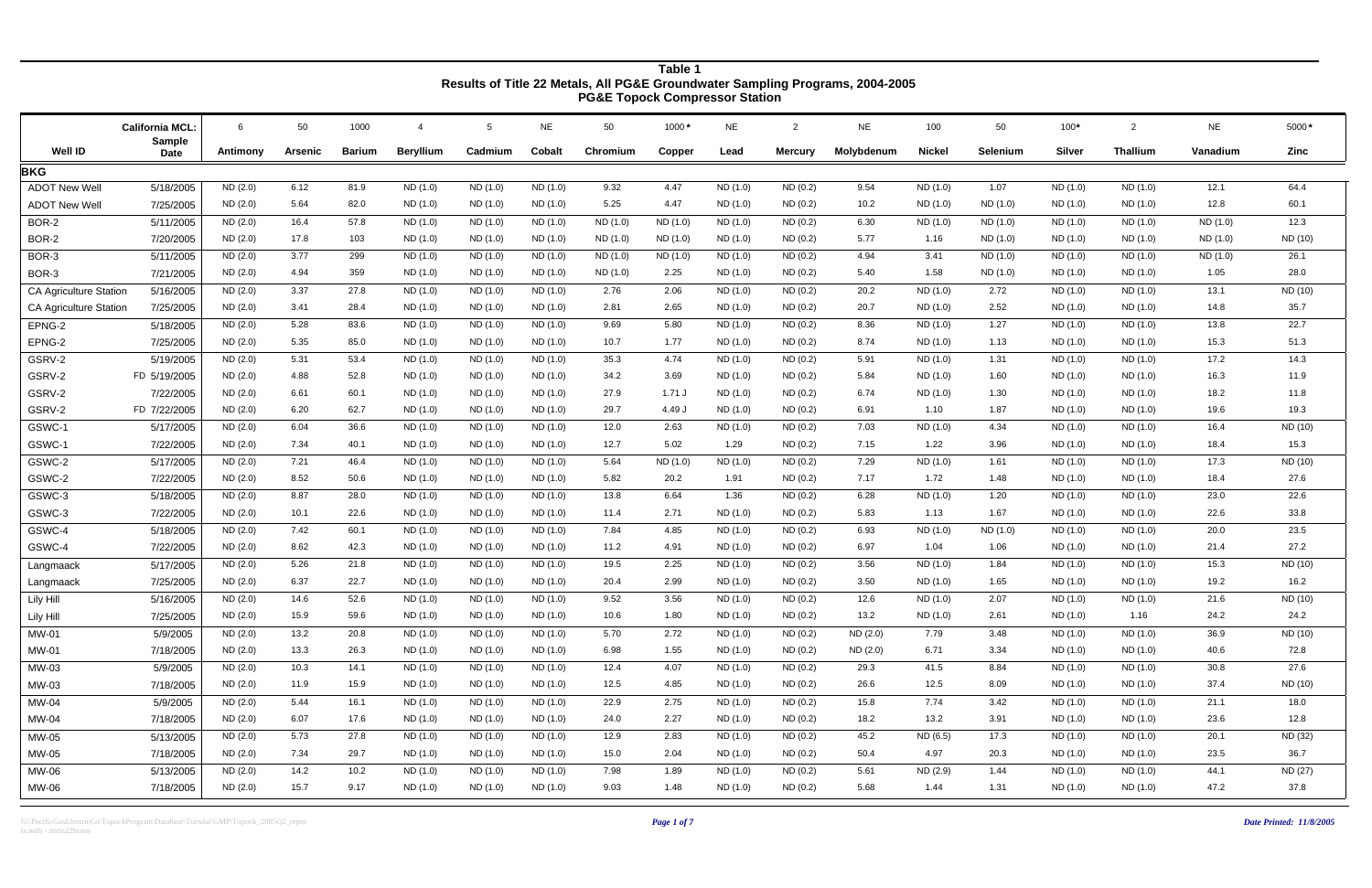G:\PacificGasElectricCo\TopockProgram\Database\Tuesdai\GMP\Topock\_2005Q2\_repor *Page 2 of 7* ts.mdb - ztitle22histor

|                |                                         |          |          |               |                  |          |               | <b>I</b> Occurrence complessor otation |          |           |                                        |            |               |                 |               |                 |           |         |
|----------------|-----------------------------------------|----------|----------|---------------|------------------|----------|---------------|----------------------------------------|----------|-----------|----------------------------------------|------------|---------------|-----------------|---------------|-----------------|-----------|---------|
|                | <b>California MCL:</b><br><b>Sample</b> | 6        | 50       | 1000          | $\overline{4}$   | 5        | <b>NE</b>     | 50                                     | 1000 *   | <b>NE</b> | $\overline{2}$                         | <b>NE</b>  | 100           | 50              | $100*$        | $\overline{2}$  | <b>NE</b> | 5000*   |
| <b>Well ID</b> | <b>Date</b>                             | Antimony | Arsenic  | <b>Barium</b> | <b>Beryllium</b> | Cadmium  | <b>Cobalt</b> | Chromium                               | Copper   | Lead      | <b>Mercury</b>                         | Molybdenum | <b>Nickel</b> | <b>Selenium</b> | <b>Silver</b> | <b>Thallium</b> | Vanadium  | Zinc    |
| <b>BKG</b>     |                                         |          |          |               |                  |          |               |                                        |          |           |                                        |            |               |                 |               |                 |           |         |
| MW-07          | 5/13/2005                               | ND (2.0) | 11.1     | 15.2          | ND (1.0)         | ND (1.0) | ND (1.0)      | 14.9                                   | 1.19     | ND (1.0)  | ND(0.2)                                | 17.1       | 8.03          | 6.95            | ND (1.0)      | ND (1.0)        | 33.0      | ND (16) |
| MW-07          | 7/18/2005                               | ND(2.0)  | 13.8     | 17.8          | ND (1.0)         | ND (1.0) | ND (1.0)      | 18.2                                   | 1.30     | ND(1.0)   | ND(0.2)                                | 20.4       | 5.29          | 7.47            | ND (1.0)      | ND (1.0)        | 38.7      | 12.4    |
| MW-08          | 5/13/2005                               | ND (2.0) | 4.64     | 29.1          | ND (1.0)         | ND (1.0) | ND (1.0)      | 48.7                                   | 2.11     | ND (1.0)  | ND(0.2)                                | 18.5       | ND (5.5)      | 6.07            | ND (1.0)      | ND (1.0)        | 18.3      | ND (14) |
| MW-08          | 7/18/2005                               | ND (2.0) | 6.21     | 32.1          | ND (1.0)         | ND (1.0) | ND (1.0)      | 56.3                                   | 11.4     | ND (1.0)  | ND (0.2) J                             | 19.5       | 2.46          | 6.67            | ND (1.0)      | ND (1.0)        | 22.6      | 72.7    |
| MW-16          | 5/13/2005                               | ND (2.0) | ND (1.0) | 1.08          | ND (1.0)         | ND (1.0) | ND (1.0)      | ND (1.0)                               | ND (1.0) | ND (1.0)  | $\scriptstyle\cdots\scriptstyle\cdots$ | ND (2.0)   | 1.33          | ND(1.0)         | ND (1.0)      | ND (1.0)        | ND (1.0)  | 12.6    |
| MW-16          | 5/13/2005                               | ND(2.0)  | 8.71     | 26.1          | ND (1.0)         | ND (1.0) | ND (1.0)      | 10.8                                   | ND (1.0) | ND (1.0)  | ND(0.2)                                | 13.7       | 7.09          | 1.81            | ND (1.0)      | ND (1.0)        | 28.4      | ND (10) |
| MW-16          | FD 5/13/2005                            | ND(2.0)  | 9.76     | 29.1          | ND (1.0)         | ND (1.0) | ND (1.0)      | 11.6                                   | 1.83     | ND (1.0)  | ND(0.2)                                | 14.1       | ND (6.5)      | 1.92            | ND (1.0)      | ND (1.0)        | 31.6      | ND (41) |
| MW-16          | 7/26/2005                               | ND(2.0)  | 9.74     | 29.4          | ND (1.0)         | ND (1.0) | ND (1.0)      | 10.2                                   | 4.13     | ND (1.0)  | ND(0.2)                                | 12.6       | 8.84          | 1.61            | ND (1.0)      | ND (1.0)        | 32.0      | 14.0    |
| MW-16          | FD 7/26/2005                            | ND(2.0)  | 9.91     | 29.1          | ND (1.0)         | ND (1.0) | ND (1.0)      | 10.3                                   | 2.75     | ND (1.0)  | ND(0.2)                                | 13.1       | 8.12          | 1.38            | ND (1.0)      | ND (1.0)        | 33.3      | ND (10) |
| MW-17          | 5/19/2005                               | ND (2.0) | 1.73     | 34.2          | ND (1.0)         | ND (1.0) | ND (1.0)      | 13.2                                   | 19.8 J   | ND (1.0)  | ND(0.2)                                | 17.4       | ND (1.0)      | 12.2            | ND (1.0)      | ND (1.0)        | 4.48      | 63.4    |
| <b>MW-17</b>   | FD 5/19/2005                            | ND (2.0) | 1.41     | 35.2          | ND (1.0)         | ND (1.0) | ND (1.0)      | 13.8                                   | 7.20 J   | 1.08      | ND(0.2)                                | 17.6       | ND (1.0)      | 12.6            | ND (1.0)      | ND (1.0)        | 4.65      | 65.4    |
| <b>MW-17</b>   | 7/26/2005                               | ND (2.0) | 1.53     | 35.2          | ND (1.0)         | ND (1.0) | ND (1.0)      | 12.0                                   | 3.15     | ND (1.0)  | ND(0.2)                                | 18.7       | 1.50          | 13.1            | ND (1.0)      | ND (1.0)        | 3.93      | 88.8    |
| MW-17          | FD 7/26/2005                            | ND (2.0) | 1.50     | 38.5          | ND (1.0)         | ND (1.0) | ND (1.0)      | 12.3                                   | 3.08     | ND (1.0)  | ND(0.2)                                | 20.6       | ND (1.0)      | 14.7            | ND (1.0)      | ND (1.0)        | 4.05      | 85.3    |
| MW-18          | 7/26/2005                               | ND (2.0) | 1.07     | 82.8          | ND (1.0)         | ND (1.0) | ND (1.0)      | 26.3                                   | 3.27     | ND (1.0)  | ND(0.2)                                | 4.42       | ND (1.0)      | 2.67            | ND (1.0)      | ND (1.0)        | 3.87      | 22.2    |
| Needles MW-10  | 5/16/2005                               | ND (2.0) | 2.99     | 16.8          | ND (1.0)         | ND (1.0) | ND (1.0)      | ND (1.0)                               | 1.55     | ND (1.0)  | ND(0.2)                                | 9.81       | ND (1.0)      | ND (1.0)        | ND (1.0)      | ND (1.0)        | 4.73      | ND (10) |
| Needles MW-10  | 7/21/2005                               | ND(2.0)  | 3.84     | 20.7          | ND (1.0)         | ND (1.0) | ND (1.0)      | 1.09                                   | 3.22     | ND (1.0)  | ND(0.2)                                | 10.7       | ND (1.0)      | ND (1.0)        | ND (1.0)      | ND (1.0)        | 5.83      | 24.8    |
| Needles MW-11  | 5/16/2005                               | ND(2.0)  | 5.64     | 23.2          | ND (1.0)         | ND (1.0) | ND (1.0)      | 2.26                                   | 4.31     | ND (1.0)  | ND(0.2)                                | 15.7       | ND (1.0)      | 3.08            | ND (1.0)      | ND (1.0)        | 9.18      | ND (10) |
| Needles MW-11  | 7/21/2005                               | ND(2.0)  | 6.56     | 28.6          | ND (1.0)         | ND (1.0) | ND (1.0)      | 2.89                                   | 4.19     | 1.43      | ND(0.2)                                | 17.7       | 1.02          | 3.84            | ND (1.0)      | ND (1.0)        | 10.8      | 46.5    |
| Needles MW-12  | 6/22/2005                               | ND (2.0) | 3.53     | 28.8          | ND (1.0)         | ND (1.0) | ND (1.0)      | ND (1.0)                               | 3.66     | ND (1.0)  | ND (0.2)                               | 10.5       | 3.31          | ND (1.0)        | ND (1.0)      | 1.22            | 6.95      | 26.4    |
| Needles MW-12  | 7/21/2005                               | ND (2.0) | 3.49     | 30.8          | ND (1.0)         | ND (1.0) | ND (1.0)      | ND (1.0)                               | 3.50     | ND (1.0)  | ND(0.2)                                | 10.4       | 2.77          | ND (1.0)        | ND (1.0)      | ND (1.0)        | 5.31      | ND (10) |
| New Farm Well  | 5/12/2005                               | ND (2.0) | 5.02     | 60.1          | ND (1.0)         | ND (1.0) | ND (1.0)      | ND (1.0)                               | 1.50     | ND (1.0)  | ND(0.2)                                | 5.71       | ND (1.0)      | ND (1.0)        | ND (1.0)      | ND (1.0)        | ND(1.0)   | ND (10) |
| New Farm Well  | 7/20/2005                               | ND (2.0) | 6.41     | 66.4          | ND (1.0)         | ND (1.0) | ND (1.0)      | ND (1.0)                               | 1.24     | ND (1.0)  | ND(0.2)                                | 6.59       | ND (1.0)      | ND (1.0)        | ND (1.0)      | ND (1.0)        | ND (1.0)  | 34.4    |
| $P-2$          | 5/13/2005                               | ND (2.0) | 2.26     | 147           | ND (1.0)         | ND (1.0) | ND (1.0)      | 2.91                                   | ND (1.0) | ND (1.0)  | ND(0.2)                                | 5.78       | ND (1.4)      | 1.63            | ND (1.0)      | ND (1.0)        | 11.4      | ND (16) |
| $P-2$          | 7/26/2005                               | ND (2.0) | 2.09     | 141           | ND (1.0)         | ND (1.0) | ND (1.0)      | 3.80                                   | 3.36     | ND (1.0)  | ND(0.2)                                | 5.78       | ND (1.0)      | 1.98            | ND (1.0)      | ND (1.0)        | 12.7      | ND (10) |
| PGE-09N        | 5/11/2005                               | ND(2.0)  | ND(1.0)  | 17.6          | ND (1.0)         | ND (1.0) | ND (1.0)      | ND (1.0)                               | ND (1.0) | ND (1.0)  | ND(0.2)                                | ND (2.0)   | 2.43          | ND (1.0)        | ND (1.0)      | ND (1.0)        | ND(1.0)   | 125     |
| PGE-09N        | 7/20/2005                               | ND(2.0)  | 32.1     | 108           | ND (1.0)         | ND (1.0) | 1.00          | ND (1.0)                               | 29.0     | ND (1.0)  | ND(0.2)                                | 19.1       | 2.17          | ND (1.0)        | ND (1.0)      | ND (1.0)        | ND (1.0)  | 896     |
| <b>PGE-09S</b> | 5/11/2005                               | ND (2.0) | 23.4     | 94.0          | ND (1.0)         | ND (1.0) | ND (1.0)      | ND (1.0)                               | 1.20     | ND (1.0)  | ND(0.2)                                | 15.3       | 1.79          | ND (1.0)        | ND (1.0)      | ND (1.0)        | ND (1.0)  | 1870    |
| <b>PGE-09S</b> | 7/20/2005                               | ND (2.0) | 35.6     | 180           | ND (1.0)         | ND (1.0) | ND (1.0)      | ND (1.0)                               | 2.49     | ND (1.0)  | ND (0.2)                               | 19.2       | ND (1.0)      | ND (1.0)        | ND (1.0)      | ND (1.0)        | ND (1.0)  | 655     |
| PMM-Supply     | 5/18/2005                               | ND (2.0) | 1.58     | 143           | ND (1.0)         | ND (1.0) | ND (1.0)      | 11.5                                   | 4.64     | ND (1.0)  | ND(0.2)                                | 5.31       | $2.71$ J      | 1.36            | ND (1.0)      | ND (1.0)        | 9.65      | 37.5    |
| PMM-Supply     | FD 5/18/2005                            | ND (2.0) | 1.64     | 141           | ND (1.0)         | ND (1.0) | ND (1.0)      | 10.9                                   | 4.75     | ND (1.0)  | ND (0.2)                               | 5.44       | ND (1.0) J    | 1.84            | ND (1.0)      | ND (1.0)        | 9.96      | 25.6    |
| PMM-Supply     | 7/21/2005                               | ND (2.0) | 2.06     | 155           | ND (1.0)         | ND (1.0) | ND (1.0)      | 10.2                                   | 2.41     | ND (1.0)  | ND (0.2)                               | 5.41       | ND (1.0)      | 1.51            | ND (1.0)      | ND (1.0)        | 9.31      | 14.5    |
| PMM-Supply     | FD 7/21/2005                            | ND (2.0) | 1.89     | 158           | ND (1.0)         | ND (1.0) | ND (1.0)      | 10.8                                   | 1.52     | ND (1.0)  | ND (0.2)                               | 5.35       | ND (1.0)      | 1.41            | ND (1.0)      | ND (1.0)        | 9.16      | 24.7    |
| Tayloe         | 5/16/2005                               | ND (2.0) | 4.38     | 49.9          | ND (1.0)         | ND (1.0) | ND (1.0)      | 1.13                                   | ND (1.0) | 2.52      | ND (0.2)                               | 10.1       | ND (1.0)      | 1.88            | ND (1.0)      | ND (1.0)        | 7.62      | 35.3    |
| Tayloe         | 7/25/2005                               | ND (2.0) | 6.18     | 44.9          | ND (1.0)         | ND (1.0) | ND (1.0)      | ND (1.0)                               | 2.89     | 1.14      | ND (0.2)                               | 10.9       | ND (1.0)      | 2.36            | ND (1.0)      | ND (1.0)        | 9.61      | 66.3    |
| TMLP-2         | 5/12/2005                               | ND (2.0) | 5.34     | 22.3          | ND (1.0)         | ND (1.0) | ND (1.0)      | 19.3                                   | ND (1.0) | ND (1.0)  | ND (0.2)                               | 5.16       | ND (1.0)      | 1.00            | ND (1.0)      | ND (1.0)        | 17.0      | ND (10) |
| TMLP-2         | 7/20/2005                               | ND (2.0) | 6.64     | 20.2          | ND (1.0)         | ND (1.0) | ND (1.0)      | 22.5                                   | 3.05     | ND (1.0)  | ND (0.2)                               | 6.11       | ND (1.0)      | ND (1.0)        | ND (1.0)      | ND (1.0)        | 21.4      | 18.0    |
|                |                                         |          |          |               |                  |          |               |                                        |          |           |                                        |            |               |                 |               |                 |           |         |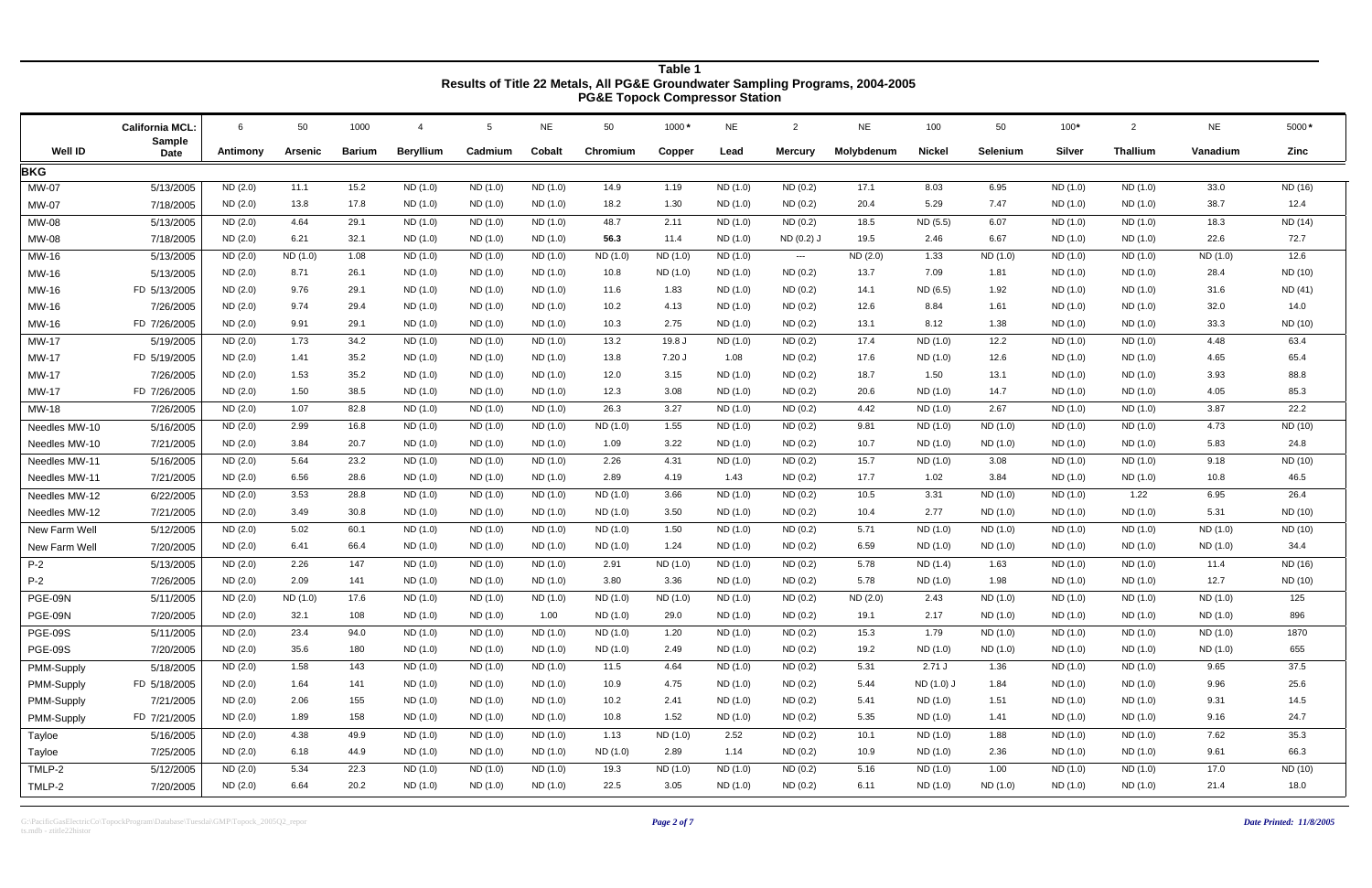|                | <b>California MCL:</b>       | 6        | 50      | 1000          | 4                | -5       | <b>NE</b>     | 50       | 1000*    | <b>NE</b> | $\overline{2}$ | <b>NE</b>  | 100      | 50       | $100*$        | $\overline{2}$  | <b>NE</b> | 5000*     |
|----------------|------------------------------|----------|---------|---------------|------------------|----------|---------------|----------|----------|-----------|----------------|------------|----------|----------|---------------|-----------------|-----------|-----------|
| <b>Well ID</b> | <b>Sample</b><br><b>Date</b> | Antimony | Arsenic | <b>Barium</b> | <b>Beryllium</b> | Cadmium  | <b>Cobalt</b> | Chromium | Copper   | Lead      | <b>Mercury</b> | Molybdenum | Nickel   | Selenium | <b>Silver</b> | <b>Thallium</b> | Vanadium  | Zinc      |
| <b>BKG</b>     |                              |          |         |               |                  |          |               |          |          |           |                |            |          |          |               |                 |           |           |
| USFW-5         | 5/12/2005                    | ND (2.0) | 3.42    | 37.0          | ND (1.0)         | ND (1.0) | ND (1.0)      | ND (1.0) | 1.96     | ND (1.0)  | ND(0.2)        | 4.38       | ND (1.0) | ND (1.0) | ND (1.0)      | ND(1.0)         | ND (1.0)  | ND (10)   |
| USFW-5         | 7/20/2005                    | ND (2.0) | 3.83    | 43.8          | ND (1.0)         | ND (1.0) | ND(1.0)       | ND (1.0) | 3.30     | ND (1.0)  | ND(0.2)        | 5.28       | ND (1.0) | ND (1.0) | ND(1.0)       | ND(1.0)         | ND (1.0)  | 12.2      |
| <b>CMP</b>     |                              |          |         |               |                  |          |               |          |          |           |                |            |          |          |               |                 |           |           |
| <b>CW-01D</b>  | 9/15/2005                    | ND (5.0) | ND (10) | 47.8          | ND (4.2)         | ND (3.0) | ND(4.2)       | 1.60     | ND (5.0) | 3.60      | ND(0.2)        | 32.1       | 5.50     | ND (10)  | ND (3.0)      | ND (15)         | 34.2      | 111       |
| <b>CW-01M</b>  | 9/15/2005                    | ND (5.0) | ND (10) | 56.6          | ND (3.0)         | ND (3.0) | ND (3.0)      | 17.8     | ND (5.0) | 5.40      | ND(0.2)        | 21.6       | ND (5.0) | ND (10)  | ND(3.0)       | ND (15)         | 28.3      | 248       |
| <b>CW-02D</b>  | 9/15/2005                    | ND (5.0) | ND (10) | 44.9          | ND(4.2)          | ND (4.2) | ND(4.2)       | 1.60     | ND(5.0)  | ND (4.2)  | ND(0.2)        | 41.6       | ND (5.0) | ND (10)  | ND(4.2)       | ND (15)         | 42.2      | 26.2      |
| <b>CW-02M</b>  | 9/15/2005                    | ND (5.0) | ND (10) | 48.1          | ND (3.0)         | ND (3.0) | ND (3.0)      | 15.5     | ND(5.0)  | 6.70      | ND(0.2)        | 23.1       | ND (5.0) | ND (10)  | ND(3.0)       | ND (15)         | 34.1      | 215 J     |
| <b>CW-02M</b>  | FD 9/15/2005                 | ND(5.0)  | ND (10) | 45.3          | ND (3.0)         | ND(3.0)  | ND (3.0)      | 14.7     | ND (5.0) | 4.90      | ND(0.2)        | 21.1       | ND (5.0) | ND (10)  | ND (3.0)      | ND (15)         | 30.7      | ND (20) J |
| <b>CW-03D</b>  | 9/16/2005                    | ND (5.0) | ND (10) | 69.3          | ND(4.2)          | ND(4.2)  | ND(4.2)       | ND (1.0) | ND(5.0)  | ND(4.2)   | ND(0.2)        | 29.2       | 6.20     | ND (10)  | ND(4.2)       | ND (15)         | 31.6      | ND (21)   |
| <b>CW-03M</b>  | 9/16/2005                    | ND(5.0)  | ND (10) | 41.3          | ND (3.0)         | ND(3.0)  | ND (3.0)      | 8.10     | ND (5.0) | 2.90      | ND (0.2)       | 24.2       | 5.70     | ND (10)  | ND(3.0)       | ND (15)         | 27.4      | 26.7      |
| <b>CW-04D</b>  | 9/13/2005                    | ND (5.0) | ND (10) | 37.5          | ND(3.1)          | ND(3.1)  | ND(3.1)       | ND (1.0) | 15.4     | ND(5.0)   | ND (0.2)       | 26.0       | ND(5.0)  | ND (10)  | ND(3.1)       | ND (15)         | 7.90      | 32.3      |
| <b>CW-04M</b>  | 9/13/2005                    | ND (5.0) | ND (10) | 69.7          | ND (3.1)         | ND (3.1) | ND (3.1)      | 19.0     | 21.8     | 5.50      | ND (0.2)       | 12.3       | ND (5.0) | ND (10)  | ND (3.1)      | ND (15)         | 10.3      | 31.5      |
| <b>OW-01D</b>  | 7/27/2005                    | ND (5.0) | ND (10) | 90.3          | ND (3.0)         | ND (3.0) | ND (3.0)      | ND (1.3) | 21.6     | ND (2.6)  | ND (0.2)       | 46.1       | 9.50     | ND (10)  | ND (3.0)      | ND (15)         | 13.7      | 38.3      |
| <b>OW-01D</b>  | 8/25/2005                    | ND (5.0) | ND (10) | 52.2          | ND(3.1)          | ND (3.1) | ND(3.1)       | ND (1.6) | 16.5     | ND (3.1)  | ND (0.2)       | 26.6       | ND (5.0) | ND (10)  | ND(3.1)       | ND (15)         | 17.2      | ND (16)   |
| <b>OW-01D</b>  | 9/14/2005                    | ND (5.0) | ND (10) | 61.5          | ND (3.0)         | ND(4.2)  | ND (4.2)      | 1.50     | ND (5.0) | ND (5.0)  | ND (0.2)       | 30.8       | ND (5.0) | ND (10)  | ND (4.2)      | ND (15)         | 16.0      | ND (21)   |
| <b>OW-01M</b>  | 7/27/2005                    | ND (5.0) | ND (10) | 57.9          | ND (3.0)         | ND (3.0) | ND (3.0)      | 18.9     | ND (5.0) | ND (2.6)  | ND(0.2)        | 27.0       | ND (5.0) | ND (10)  | ND (3.0)      | ND (15)         | 14.7      | ND (13)   |
| <b>OW-01M</b>  | 8/25/2005                    | ND (5.0) | ND (10) | 21.8          | ND (3.1)         | ND(3.1)  | ND(3.1)       | 10.7     | 21.0     | ND (3.1)  | ND(0.2)        | 12.2       | ND (5.0) | ND (10)  | ND (3.1)      | ND (15)         | 12.2      | ND (16)   |
| <b>OW-01M</b>  | 9/14/2005                    | ND (5.0) | ND (10) | 52.7          | ND (3.0)         | ND (3.0) | ND(3.0)       | 7.30     | ND(5.0)  | ND (5.0)  | ND(0.2)        | 17.4       | ND (5.0) | ND (10)  | ND (3.0)      | ND (15)         | 12.5      | ND (20)   |
| <b>OW-01M</b>  | FD 9/14/2005                 | ND (5.0) | ND (10) | 50.4          | ND (3.0)         | ND (3.0) | ND(3.0)       | 7.50     | ND (5.0) | ND (5.0)  | ND(0.2)        | 16.2       | ND (5.0) | ND (10)  | ND (3.0)      | ND (15)         | 13.3      | ND (20)   |
| <b>OW-01S</b>  | 7/28/2005                    | ND (5.0) | ND (10) | 59.2          | ND (3.0)         | ND (3.0) | ND(3.0)       | 18.8 J   | ND (5.0) | ND (2.1)  | ND (0.2)       | 15.7       | 7.10     | ND (10)  | ND (3.0)      | ND (15)         | 5.00      | ND (10)   |
| <b>OW-01S</b>  | FD 7/28/2005                 | ND(5.0)  | ND (10) | 60.7          | ND (3.0)         | ND(3.0)  | ND (3.0)      | 23.5J    | ND (5.0) | ND (2.4)  | ND(0.2)        | 17.2       | 7.50     | ND (10)  | ND (3.0)      | ND (15)         | 10.6      | ND (12)   |
| <b>OW-01S</b>  | 8/26/2005                    | ND (5.0) | ND (10) | 67.5          | ND(3.1)          | ND(3.1)  | ND (3.1)      | 18.0     | ND (5.0) | ND (3.1)  | ND(0.2)        | 11.6       | 10.3     | ND (10)  | ND (3.1)      | ND (15)         | 6.80      | ND (16)   |
| <b>OW-01S</b>  | 9/15/2005                    | ND(5.0)  | ND (10) | 66.6          | ND (3.0)         | ND(3.0)  | ND (3.0)      | 16.8     | ND (5.0) | 4.70      | ND(0.2)        | 9.60       | 6.40     | ND (10)  | ND (3.0)      | ND (15)         | 13.0      | ND (20)   |
| <b>OW-02D</b>  | 7/28/2005                    | ND (5.0) | ND (10) | 54.6          | ND (3.0)         | ND (3.0) | ND(3.0)       | ND (1.2) | ND (5.0) | ND(2.4)   | ND (0.2)       | 51.2       | 6.70     | ND (10)  | ND(3.0)       | ND (15)         | 17.2      | ND (12)   |
| <b>OW-02D</b>  | 8/25/2005                    | ND (5.0) | ND (10) | 21.1          | ND (3.1)         | ND(3.1)  | ND(3.1)       | 1.90     | 18.6     | ND(3.1)   | ND (0.2)       | 14.3       | ND (5.0) | ND (10)  | ND(3.1)       | ND (15)         | 15.2      | ND (16)   |
| <b>OW-02D</b>  | 9/14/2005                    | ND (5.0) | ND (10) | 19.9          | ND (3.0)         | ND (3.0) | ND (3.0)      | ND (1.0) | 6.30     | ND (5.0)  | ND (0.2)       | 11.3       | ND (5.0) | ND (10)  | ND (3.0)      | ND (15)         | 17.0      | ND (20)   |
| <b>OW-02M</b>  | 7/28/2005                    | ND (5.0) | ND (10) | 52.7          | ND (3.0)         | ND (3.0) | ND (3.0)      | 5.70     | ND (5.0) | ND (2.4)  | ND (0.2)       | 32.4       | ND (5.0) | ND (10)  | ND (3.0)      | ND (15)         | 14.4      | ND (12)   |
| <b>OW-02M</b>  | 8/25/2005                    | ND (5.0) | ND (10) | 47.4          | ND (3.1)         | ND (3.1) | ND (3.1)      | 6.60     | 20.6     | ND (3.1)  | ND (0.2)       | 22.9       | ND (5.0) | ND (10)  | ND (3.1)      | ND (15)         | 11.4      | 27.1      |
| <b>OW-02M</b>  | 9/14/2005                    | ND (5.0) | ND (10) | 44.9          | ND (3.0)         | ND (3.0) | ND (3.0)      | 3.90     | ND (5.0) | ND (5.0)  | ND (0.2)       | 21.5       | ND (5.0) | ND (10)  | ND (3.0)      | ND (15)         | 12.4      | ND (20)   |
| <b>OW-02S</b>  | 7/28/2005                    | ND (5.0) | ND (10) | 53.7          | ND (3.0)         | ND (3.0) | ND (3.0)      | 14.8     | ND (5.0) | ND (2.4)  | ND(0.2)        | 35.6       | ND (5.0) | ND (10)  | ND (3.0)      | ND (15)         | 10.8      | ND (12)   |
| <b>OW-02S</b>  | 8/26/2005                    | ND (5.0) | ND (10) | 60.6          | ND (3.1)         | ND(3.1)  | ND (3.1)      | 19.1     | ND (5.0) | ND (3.1)  | ND (0.2)       | 35.6       | ND (5.0) | ND (10)  | ND (3.1)      | ND (15)         | 8.50      | ND (16)   |
| <b>OW-02S</b>  | FD 8/26/2005                 | ND (5.0) | ND (10) | 59.8          | ND (3.1)         | ND (3.1) | ND (3.1)      | 18.9     | ND (5.0) | ND (3.1)  | ND (0.2)       | 38.3       | ND (5.0) | ND (10)  | ND (3.1)      | ND (15)         | 9.20      | ND (16)   |
| <b>OW-02S</b>  | 9/14/2005                    | ND (5.0) | ND (10) | 62.5          | ND (3.0)         | ND (3.0) | ND (3.0)      | 22.4     | ND (5.0) | ND (5.0)  | ND(0.2)        | 32.3       | ND (5.0) | ND (10)  | ND (3.0)      | ND (15)         | 10.7      | ND (20)   |
| <b>OW-05D</b>  | 7/28/2005                    | ND (5.0) | ND (10) | 61.6          | ND (3.0)         | ND (3.0) | ND (3.0)      | ND (1.2) | ND (5.0) | ND (2.4)  | ND (0.2)       | 57.0       | 5.40     | ND (10)  | ND (3.0)      | ND (15)         | 10.2      | ND (12)   |
| OW-05D         | 8/26/2005                    | ND (5.0) | ND (10) | 45.8          | ND (3.1)         | ND (3.1) | ND (3.1)      | 3.90     | ND (5.0) | ND (3.1)  | ND (0.2)       | 48.8       | 9.70     | ND (10)  | ND (3.1)      | ND (15)         | 11.2      | 36.7      |
| OW-05D         | 9/13/2005                    | ND (5.0) | ND (10) | 53.8          | ND (3.0)         | ND (4.2) | ND (4.2)      | ND (1.0) | 15.0     | ND (5.0)  | ND (0.2)       | 42.5       | 6.50     | ND (10)  | ND (4.2)      | ND (15)         | 14.4      | 22.7      |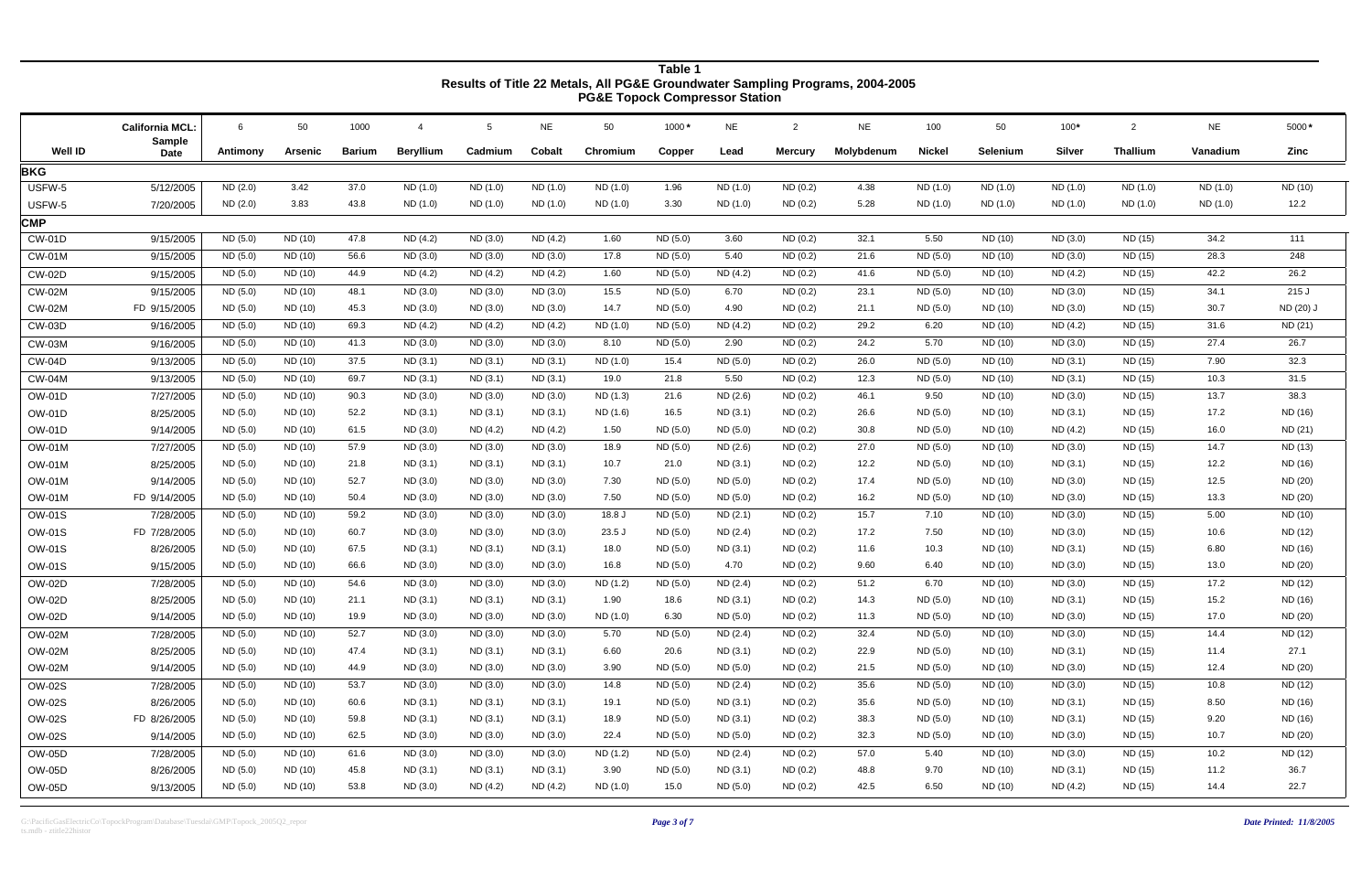G:\PacificGasElectricCo\TopockProgram\Database\Tuesdai\GMP\Topock\_2005Q2\_repor *Page 4 of 7* ts.mdb - ztitle22histor

|                |                                         |            |                |               |                  |             |               |          | <b>I</b> Abadii Adiibiyoodi |             |                |            |               |            |               |                 |             |            |
|----------------|-----------------------------------------|------------|----------------|---------------|------------------|-------------|---------------|----------|-----------------------------|-------------|----------------|------------|---------------|------------|---------------|-----------------|-------------|------------|
|                | <b>California MCL:</b><br><b>Sample</b> | 6          | 50             | 1000          | $\overline{4}$   | -5          | <b>NE</b>     | 50       | 1000*                       | <b>NE</b>   | $\overline{2}$ | <b>NE</b>  | 100           | 50         | $100*$        | $\overline{2}$  | <b>NE</b>   | 5000*      |
| <b>Well ID</b> | <b>Date</b>                             | Antimony   | <b>Arsenic</b> | <b>Barium</b> | <b>Beryllium</b> | Cadmium     | <b>Cobalt</b> | Chromium | Copper                      | Lead        | <b>Mercury</b> | Molybdenum | <b>Nickel</b> | Selenium   | <b>Silver</b> | <b>Thallium</b> | Vanadium    | Zinc       |
| <b>CMP</b>     |                                         |            |                |               |                  |             |               |          |                             |             |                |            |               |            |               |                 |             |            |
| <b>OW-05M</b>  | 7/28/2005                               | ND (5.0)   | ND (10)        | 47.6          | ND (3.0)         | ND (3.0)    | ND (3.0)      | 8.80     | ND (5.0)                    | ND (2.4)    | ND(0.2)        | 35.4       | ND (5.0)      | ND (10)    | ND (3.0)      | ND (15)         | 9.70        | ND (12)    |
| <b>OW-05M</b>  | 8/26/2005                               | ND (5.0)   | ND (10)        | 45.8          | ND (3.1)         | ND (3.1)    | ND (3.1)      | 11.3     | 5.80                        | ND(3.1)     | ND(0.2)        | 32.1       | ND (5.0)      | ND (10)    | ND (3.1)      | ND (15)         | 9.70        | ND (16)    |
| <b>OW-05M</b>  | 9/13/2005                               | ND (5.0)   | ND (10)        | 42.0          | ND (3.0)         | ND (4.2)    | ND (4.2)      | 10.6     | 11.4                        | ND (5.0)    | ND(0.2)        | 28.6       | 5.40          | ND (10)    | ND (4.2)      | ND (15)         | 13.4        | 26.4       |
| <b>OW-05S</b>  | 7/28/2005                               | ND (5.0)   | ND (10)        | 48.9          | ND (3.0)         | ND (3.0)    | ND (3.0)      | 25.6     | ND (5.0)                    | ND (2.4)    | ND(0.2)        | 17.1       | ND (5.0)      | ND (10)    | ND (3.0)      | ND (15)         | 11.4        | ND (12)    |
| <b>OW-05S</b>  | 8/26/2005                               | ND (5.0)   | ND (10)        | 54.0          | ND (3.1)         | ND (3.1)    | ND (3.1)      | 25.1     | ND (5.0)                    | ND (3.1)    | ND(0.2)        | 17.8       | ND (5.0)      | ND (10)    | ND (3.1)      | ND (15)         | 7.90        | ND (16)    |
| <b>OW-05S</b>  | 9/13/2005                               | ND (5.0)   | ND (10)        | 48.3          | ND (3.0)         | ND (3.0)    | ND (3.0)      | 21.8     | 15.0                        | ND (5.0)    | ND(0.2)        | 15.7       | ND (5.0)      | ND (10)    | ND(3.0)       | ND (15)         | 7.90        | ND (20)    |
| GMP            |                                         |            |                |               |                  |             |               |          |                             |             |                |            |               |            |               |                 |             |            |
| MW-09          | 12/17/2004                              | ND (5.0)   | ND (10)        | 61.5          | ND (3.1)         | ND(3.1)     | ND (3.1)      | 306      | ND (5.0)                    | ND(2.1)     | ND(0.2)        | ND (5.0)   | ND (5.0)      | 13.2       | 5.90          | ND (15)         | 14.0        | 70.0       |
| MW-10          | 6/10/2004                               | ND (25) R1 | ND (10) R1     | 38.0 R1       | ND (3.0) R1      | ND (3.0) R1 | ND (3.0) R1   | 410R1    | ND (5.0) R1                 | ND (5.0) R1 | ND(0.5)        | 10.0 R1    | ND (5.0) R1   | ND (10) R1 | ND (3.0) R1   | ND (5.0) R1     | ND (3.0) R1 | ND (10) R1 |
| MW-10          | 9/21/2004                               | ND (5.0)   | ND (10)        | 45.8          | ND (3.0)         | ND (3.0)    | ND (3.0)      | 1960     | 6.40                        | ND (5.0)    | ND(0.2)        | 115        | ND (5.0)      | ND (10)    | ND (3.0)      | ND (15)         | 25.2        | 22.7       |
| MW-10          | 12/17/2004                              | ND (5.0)   | ND (10)        | 44.9          | ND (3.1)         | ND (3.1)    | ND (3.1)      | 1300     | ND (5.0)                    | ND(2.1)     | ND(0.2)        | 100        | ND (5.0)      | ND (10)    | 61.8          | ND (15)         | 40.0        | 54.9       |
| MW-10          | 3/8/2005                                | ND (5.0)   | ND (10)        | 42.0          | ND(3.1)          | ND (3.1)    | ND (3.1)      | 1110     | ND (5.0)                    | ND(2.1)     | ND(0.2)        | 83.3       | ND (5.0)      | ND (10)    | ND(3.1)       | ND (15)         | 141         | 56.2       |
| MW-10          | FD 3/8/2005                             | ND (5.0)   | ND (10)        | 49.3          | ND (3.1)         | ND (3.1)    | ND (3.1)      | 1100     | ND (5.0)                    | ND(2.1)     | ND(0.2)        | 81.1       | ND (5.0)      | ND (10)    | ND (3.1)      | ND (15)         | 165         | 65.6       |
| MW-10          | 6/16/2005                               | ND (2.0)   | 6.39           | 45.5          | ND(1.0)          | ND (1.0)    | ND (1.0)      | 1400     | ND (1.0)                    | 1.53        | ND(0.2)        | 114        | 1.70          | 4.90       | ND (1.0)      | ND (1.0)        | 33.5        | ND (10)    |
| MW-11          | 6/10/2004                               | ND (25) R1 | ND (10) R1     | 41.0 R1       | ND (3.0) R1      | ND (3.0) R1 | ND (3.0) R1   | 1400 R1  | ND (5.0) R1                 | ND (5.0) R1 | ND(0.5)        | 90.0 R1    | ND (5.0) R1   | ND (10) R  | ND (3.0) R1   | ND (5.0) R1     | 7.00 R1     | ND (10) R1 |
| MW-11          | 9/21/2004                               | ND (5.0)   | ND (10)        | 45.1          | ND (3.0)         | ND (3.0)    | ND (3.0)      | 431      | ND (5.0)                    | ND (5.0)    | ND(0.2)        | 8.80       | ND (5.0)      | ND (10)    | ND (3.0)      | ND (15)         | 5.80        | ND (10)    |
| MW-11          | 12/17/2004                              | ND (5.0)   | ND (10)        | 38.8          | ND (3.1)         | ND(3.1)     | ND(3.1)       | 393      | ND (5.0)                    | ND(2.1)     | ND(0.2)        | 9.40       | ND (5.0)      | 13.6       | ND (3.1)      | ND (15)         | 9.90        | 27.4       |
| MW-11          | 3/8/2005                                | ND (5.0)   | ND (10)        | 38.3          | ND(3.1)          | ND (3.1)    | ND (3.1)      | 357      | ND (5.0)                    | ND(2.1)     | ND(0.2)        | 9.00       | ND (5.0)      | ND (10)    | ND (3.1)      | ND (15)         | 85.9        | 56.7       |
| MW-11          | 6/16/2005                               | ND (2.0)   | 1.53           | 42.1          | ND (1.0)         | ND (1.0)    | ND (1.0)      | 379      | ND (1.0)                    | ND (1.0)    | ND(0.2)        | 11.5       | 1.03          | 4.50       | ND (1.0)      | ND (1.0)        | 8.31        | 13.4       |
| MW-12          | 6/9/2004                                | ND (25)    | 60.0           | 52.0          | ND (3.0)         | ND (3.0)    | ND (3.0)      | 1300     | ND (5.0)                    | ND (5.0)    | ND(0.5)        | 30.0       | ND (5.0)      | ND (10)    | ND (3.0)      | ND (5.0)        | 9.00        | ND (10)    |
| MW-12          | FD 6/9/2004                             | ND (25)    | 70.0           | 56.0          | ND (3.0)         | ND (3.0)    | ND (3.0)      | 1400     | ND (5.0)                    | ND (5.0)    | ND(0.5)        | 40.0       | ND (5.0)      | ND (10)    | ND (3.0)      | ND (5.0)        | 8.00        | 10.0       |
| MW-12          | 9/20/2004                               | 20.9       | 68.6           | 62.8          | ND (3.0)         | ND (3.0)    | ND (3.0)      | 1490     | ND (5.0)                    | ND (5.0)    | ND(0.2)        | 41.2       | ND (5.0)      | ND (10)    | ND (3.0)      | ND (15)         | 24.6        | 19.2       |
| MW-12          | 3/10/2005                               | ND (5.0)   | 53.4           | 38.9          | ND (3.1)         | ND (3.1)    | ND (3.1)      | 945      | ND (5.0)                    | ND(2.1)     | ND(0.2)        | 36.1       | ND (5.0)      | ND (10)    | ND (3.1)      | ND (15)         | 218         | 37.5       |
| MW-12          | FD 3/10/2005                            | ND (5.0)   | 64.2           | 39.9          | ND(3.1)          | ND(3.1)     | ND (3.1)      | 912      | ND (5.0)                    | ND(2.1)     | ND(0.2)        | 40.7       | ND (5.0)      | ND (10)    | ND (3.1)      | ND (15)         | 202         | 54.6       |
| MW-12          | 6/13/2005                               | ND(2.0)    | 110            | 44.1          | ND(1.0)          | ND(1.0)     | ND (1.0)      | 957      | ND (1.0)                    | ND(1.0)     | ND(0.2)        | 77.3       | 11.7          | 5.73       | ND (1.0)      | 1.11            | 34.2        | 24.4       |
| MW-12          | 9/16/2005                               | ND (5.0)   | ND (10)        | 110           | ND (3.0)         | ND (3.0)    | ND (3.0)      | 618      | ND (5.0)                    | 5.70        | ND(0.2)        | 63.5       | 17.9          | ND (10)    | ND (3.0)      | ND (15)         | 52.2        | 75.5       |
| MW-20-070      | 9/24/2004                               | ND (5.0)   | ND (10)        | 59.1          | ND (3.0)         | ND (3.0)    | ND (3.0)      | 7550     | 10.8                        | ND (5.0)    | ND(0.2)        | 20.6       | ND (5.0)      | 18.1       | ND (3.0)      | ND (15)         | ND (3.0)    | 24.8       |
| MW-20-070      | 12/16/2004                              | ND (5.0)   | ND (10)        | 36.6          | ND (3.1)         | ND (3.1)    | ND (3.1)      | 7230     | ND (5.0)                    | ND (2.1)    | ND (0.2)       | 18.1       | ND (5.0)      | ND (10)    | ND (3.1)      | ND (15)         | 9.40        | 25.6       |
| MW-20-070      | 3/10/2005                               | ND (5.0)   | ND (10)        | 51.0          | ND (3.1)         | ND (3.1)    | ND (3.1)      | 8120     | ND (5.0)                    | ND(2.1)     | ND (0.2)       | 13.0       | 5.20          | ND (10)    | ND (3.1)      | ND (15)         | 91.6        | 136        |
| MW-20-070      | 6/15/2005                               | ND (2.0)   | 1.59           | 47.4          | ND (1.0)         | ND (1.0)    | ND (1.0)      | 6430     | ND (1.0)                    | ND (1.0)    | ND (0.2)       | 17.5       | 2.41          | 7.36       | ND (1.0)      | ND (1.0)        | 7.46        | 43.1 J     |
| MW-20-070      | FD 6/15/2005                            | ND (2.0)   | 1.62           | 51.8          | ND (1.0)         | ND (1.0)    | ND (1.0)      | 7130     | 1.86                        | 1.37        | ND (0.2)       | 17.9       | 2.28          | 7.83       | ND (1.0)      | ND (1.0)        | 8.24        | 159 J      |
| MW-20-130      | 9/24/2004                               | ND (5.0)   | ND (10)        | 40.3          | ND (3.0)         | ND (3.0)    | ND (3.0)      | 7000     | 15.0                        | ND (5.0)    | ND (0.2)       | 47.2       | ND (5.0)      | 23.0       | ND (3.0)      | ND (15)         | ND (3.0)    | 43.7       |
| MW-20-130      | 1/27/2005                               | ND (5.0)   | ND (10)        | 26.8          | ND (3.0)         | ND (3.0)    | ND (3.0)      | 8410     | ND (5.0)                    | ND (2.1)    | ND (0.2)       | 44.4       | ND (5.0)      | 13.0       | ND (3.0)      | ND (15)         | 11.6        | 24.6       |
| MW-20-130      | 3/9/2005                                | ND (5.0)   | ND (10)        | 21.5          | ND (3.1)         | ND (3.1)    | ND (3.1)      | 8170     | ND (5.0)                    | ND(2.1)     | ND (0.2)       | 33.6       | ND (5.0)      | ND (10)    | ND (3.1)      | ND (15)         | 172         | 84.5 J     |
| MW-20-130      | FD 3/9/2005                             | ND (5.0)   | ND (10)        | 20.0          | ND (3.1)         | ND (3.1)    | ND (3.1)      | 7050     | ND (5.0)                    | ND(2.1)     | ND (0.2)       | 29.0       | 5.30          | ND (10)    | ND (3.1)      | ND (15)         | 162         | 173 J      |
| MW-20-130      | 6/15/2005                               | ND (2.0)   | 7.42           | 26.5          | ND (1.0)         | ND (1.0)    | ND (1.0)      | 11300    | 1.62                        | ND (1.0)    | ND (0.2)       | 57.6       | ND (1.0)      | 10.7       | ND (1.0)      | ND (1.0)        | 4.13        | 31.9       |
|                |                                         |            |                |               |                  |             |               |          |                             |             |                |            |               |            |               |                 |             |            |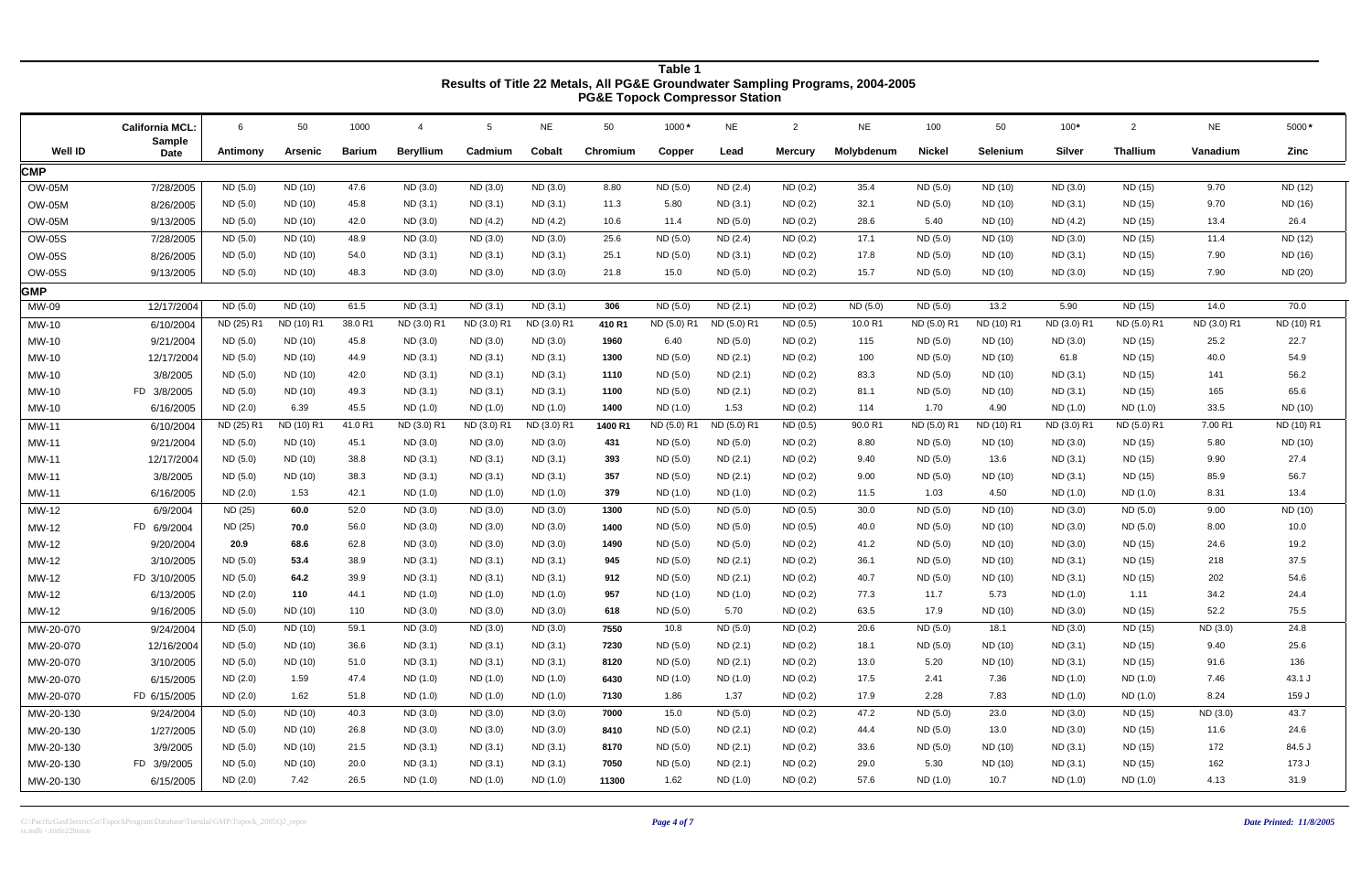G:\PacificGasElectricCo\TopockProgram\Database\Tuesdai\GMP\Topock\_2005Q2\_repor *Page 5 of 7* ts.mdb - ztitle22histor

|                |                                         |          |          |               |                  |                      |               | <b>I</b> Oas Topock Complessor Oldinoin |          |           |                        |            |               |          |                      |                                        |                                          |         |
|----------------|-----------------------------------------|----------|----------|---------------|------------------|----------------------|---------------|-----------------------------------------|----------|-----------|------------------------|------------|---------------|----------|----------------------|----------------------------------------|------------------------------------------|---------|
|                | <b>California MCL:</b><br><b>Sample</b> | 6        | 50       | 1000          | $\overline{4}$   | $5\overline{)}$      | <b>NE</b>     | 50                                      | 1000 *   | <b>NE</b> | $\overline{2}$         | <b>NE</b>  | 100           | 50       | $100*$               | $\overline{2}$                         | <b>NE</b>                                | 5000*   |
| <b>Well ID</b> | <b>Date</b>                             | Antimony | Arsenic  | <b>Barium</b> | <b>Beryllium</b> | Cadmium              | Cobalt        | Chromium                                | Copper   | Lead      | <b>Mercury</b>         | Molybdenum | <b>Nickel</b> | Selenium | <b>Silver</b>        | <b>Thallium</b>                        | Vanadium                                 | Zinc    |
| <b>GMP</b>     |                                         |          |          |               |                  |                      |               |                                         |          |           |                        |            |               |          |                      |                                        |                                          |         |
| MW-25          | 6/9/2004                                | ND (25)  | ND (10)  | 37.0          | ND (3.0)         | ND (3.0)             | ND (3.0)      | 2100                                    | ND (5.0) | ND (5.0)  | ND(0.5)                | ND (10)    | ND (5.0)      | ND (10)  | ND (3.0)             | ND (5.0)                               | ND (3.0)                                 | 10.0    |
| MW-25          | 9/22/2004                               | ND (5.0) | ND (10)  | 40.7          | ND (3.0)         | ND (3.0)             | ND (3.0)      | 1930                                    | 7.10     | ND (5.0)  | ND(0.2)                | ND (5.0)   | ND (5.0)      | 13.1     | ND(3.0)              | ND (15)                                | ND (3.0)                                 | 22.7    |
| MW-25          | 3/9/2005                                | ND (5.0) | ND (10)  | 39.5          | ND (3.1)         | ND (3.1)             | ND (3.1)      | 1700                                    | ND (5.0) | ND (2.1)  | ND(0.2)                | ND (5.0)   | ND (5.0)      | ND (10)  | ND(3.1)              | ND (15)                                | 73.3                                     | 94.6    |
| MW-25          | 6/14/2005                               | ND (2.0) | 1.81     | 45.5          | ND (1.0)         | ND (1.0)             | ND (1.0)      | 1790                                    | ND (1.0) | ND (1.0)  | ND(0.2)                | 3.85       | 2.26          | 2.72     | ND (1.0)             | ND (1.0)                               | 11.1                                     | 119 J   |
| MW-25          | FD 6/14/2005                            | ND(2.0)  | 1.93     | 48.9          | ND (1.0)         | ND (1.0)             | ND (1.0)      | 1930                                    | 1.34     | ND (1.0)  | ND(0.2)                | 4.13       | 1.68          | 2.65     | ND(1.0)              | ND(1.0)                                | 11.8                                     | 16.1 J  |
| MW-31-060      | 3/9/2005                                | ND (5.0) | ND (10)  | 35.7          | ND (3.1)         | ND (3.1)             | ND (3.1)      | 2590                                    | ND (5.0) | ND (2.1)  | ND(0.2)                | 9.80       | ND (5.0)      | ND (10)  | ND(3.1)              | ND (15)                                | 118                                      | 104     |
| MW-34-055      | 6/8/2004                                | 26.0     | ND (10)  | 83.0          | ND (3.0)         | ND (3.0)             | ND (3.0)      | ND (3.0)                                | ND (5.0) | ND (5.0)  | ND (0.5)               | 20.0       | ND (5.0)      | ND (10)  | ND (3.0)             | ND (5.0)                               | ND (3.0)                                 | ND (10) |
| MW-34-055      | 9/22/2004                               | ND (5.0) | ND (10)  | 87.6          | ND (3.0)         | ND (3.0)             | ND (3.0)      | ND (1.0)                                | 12.0     | ND (5.0)  | ND(0.2)                | 13.0       | ND (5.0)      | 12.5     | ND(3.0)              | ND (15)                                | ND (3.0)                                 | 22.7    |
| MW-34-055      | 12/15/2004                              | ND (5.0) | ND (10)  | 71.8          | ND (3.1)         | ND (3.1)             | ND(3.1)       | ND (1.0)                                | 6.60     | 12.2      | ND(0.2)                | 13.7       | ND (5.0)      | ND (10)  | 40.4                 | ND (15)                                | 6.50                                     | 25.1    |
| MW-34-055      | 3/10/2005                               | ND(5.0)  | ND (10)  | 66.9          | ND (3.1)         | ND (3.1)             | ND (3.1)      | ND (1.0)                                | ND (5.0) | ND(2.1)   | ND(0.2)                | 12.4       | 9.10          | ND (10)  | ND (3.1)             | ND (15)                                | 227                                      | 87.7    |
| MW-34-080      | 6/8/2004                                | ND (25)  | ND (10)  | 51.0          | ND (3.0)         | ND (3.0)             | ND (3.0)      | ND (3.0)                                | ND (5.0) | ND (5.0)  | ND(0.5)                | 20.0       | 6.00          | ND (10)  | ND (3.0)             | ND (5.0)                               | ND (3.0)                                 | ND (10) |
| MW-34-080      | 9/23/2004                               | ND (5.0) | ND (10)  | 54.1          | ND (3.0)         | ND (3.0)             | ND (3.0)      | ND (1.0)                                | 10.1     | ND (5.0)  | ND(0.2)                | 14.9       | ND (5.0)      | ND (10)  | ND (3.0)             | ND (15)                                | ND (3.0)                                 | 23.2    |
| MW-34-080      | FD 9/23/2004                            | ND (5.0) | ND (10)  | 52.8          | ND (3.0)         | ND (3.0)             | ND (3.0)      | ND (1.0)                                | 10.6     | ND (5.0)  | ND(0.2)                | 14.4       | ND (5.0)      | ND (10)  | ND (3.0)             | ND (15)                                | ND (3.0)                                 | 22.0    |
| MW-34-080      | 12/13/2004                              | ND (5.0) | ND (10)  | 42.0          | ND (3.1)         | ND (3.1)             | ND (3.1)      | ND (1.0)                                | ND (5.0) | ND (2.1)  | ND(0.2)                | 14.7       | 8.60          | ND (10)  | ND(3.1)              | ND (15)                                | 15.3                                     | 29.7    |
| MW-34-080      | 3/8/2005                                | ND (5.0) | ND (10)  | 51.8          | ND (3.1)         | ND (3.1)             | ND (3.1)      | ND (1.0)                                | ND (5.0) | ND (2.1)  | ND(0.2)                | 13.3       | 15.5          | ND (10)  | ND(3.1)              | ND (15)                                | 238                                      | 41.7    |
| MW-34-080      | 6/30/2005                               | ND (2.0) | 2.09     | 46.4          | ND (1.0)         | ND (1.0)             | 1.39          | ND (1.0)                                | 2.25     | ND (1.0)  | ND(0.2)                | 11.1       | 2.23          | ND (1.0) | ND(1.0)              | ND (1.0)                               | 2.74                                     | 37.0    |
| <b>MW-37D</b>  | 9/24/2004                               | ND (5.0) | ND (10)  | 65.0          | ND (3.0)         | ND (3.0)             | ND (3.0)      | 1220                                    | 8.50     | ND (5.0)  | ND(0.2)                | 47.3       | ND (5.0)      | ND (10)  | ND (3.0)             | ND (15)                                | ND (3.0)                                 | 17.2    |
| <b>MW-37D</b>  | FD 9/24/2004                            | ND (5.0) | ND (10)  | 65.9          | ND (3.0)         | ND (3.0)             | ND (3.0)      | 1160                                    | 9.60     | ND (5.0)  | ND(0.2)                | 46.3       | ND (5.0)      | 10.0     | ND(3.0)              | ND (15)                                | ND (3.0)                                 | 24.8    |
| <b>MW-37D</b>  | 12/14/2004                              | ND (5.0) | ND (10)  | 46.4          | ND (3.1)         | ND (3.1)             | ND(3.1)       | 1490                                    | ND (5.0) | ND (2.1)  | ND(0.2)                | 43.3       | ND (5.0)      | ND (10)  | ND (3.1)             | ND (15)                                | 31.4 J                                   | 33.0J   |
| <b>MW-37D</b>  | FD 12/14/2004                           | ND (5.0) | ND (10)  | 49.9          | ND (3.1)         | ND(3.1)              | ND(3.1)       | 1440                                    | ND (5.0) | ND(2.1)   | ND(0.2)                | 44.6       | 8.30          | ND (10)  | ND(3.1)              | ND (15)                                | $20.5$ J                                 | 91.8 J  |
| <b>MW-37D</b>  | 3/11/2005                               | ND (5.0) | ND (10)  | 53.9          | ND (3.1)         | ND (3.1)             | ND(3.1)       | 1540                                    | ND (5.0) | ND (2.1)  | ND(0.2)                | 34.1       | 9.20          | ND (10)  | ND(3.1)              | ND (15)                                | 326                                      | 38.7    |
| <b>MW-37D</b>  | 6/15/2005                               | ND (2.0) | 3.63     | 54.9          | ND (1.0)         | ND (1.0)             | ND (1.0)      | 1420                                    | ND (1.0) | ND (1.0)  | ND(0.2)                | 51.8       | 25.4          | 3.10     | ND (1.0)             | ND (1.0)                               | 4.00                                     | 11.0    |
| <b>TW-01</b>   | 12/21/2004                              | ND (5.0) | ND (10)  | 42.7          | ND (3.1)         | ND (3.1)             | ND (3.1)      | 3790                                    | ND (5.0) | ND (2.1)  | ND(0.2)                | 13.8       | ND (5.0)      | 155      | 87.3                 | ND (15)                                | 13.8                                     | 38.6    |
| <b>TW-02D</b>  | 7/29/2004                               | ND (25)  | ND (10)  | 27.0          | ND (3.0)         | ND (3.0)             | ND (3.0)      | 5600                                    | ND (5.0) | ND (100)  | ND(0.5)                | 50.0       | ND (5.0)      | 10.0     | ND(3.0)              | ND(5.0)                                | ND (3.0) J                               | 10.0    |
| <b>TW-02D</b>  | 12/16/2004                              | ND(5.0)  | ND (10)  | 24.8          | ND(3.1)          | ND(3.1)              | ND(3.1)       | 6570                                    | ND (5.0) | ND(2.1)   | ND(0.2)                | 44.8       | 5.10          | ND (10)  | ND(3.1)              | ND (15)                                | 16.0                                     | 28.7    |
| <b>TW-02D</b>  | 6/15/2005                               | ND (2.0) | 4.53     | 27.6          | ND (1.0)         | ND (1.0)             | ND (1.0)      | 4460                                    | ND (1.0) | ND (1.0)  | ND(0.2)                | 33.2       | ND (1.0)      | 3.83     | ND (1.0)             | ND (1.0)                               | 9.28                                     | 17.5    |
| <b>TW-02S</b>  | 7/29/2004                               | ND (25)  | ND (10)  | 63.0          | ND (3.0)         | ND (3.0)             | ND (3.0)      | 5900                                    | ND (5.0) | ND (5.0)  | ND(0.5)                | 30.0       | ND (5.0)      | 20.0     | ND (3.0)             | ND (5.0)                               | ND (3.0)                                 | 50.0    |
| <b>TW-02S</b>  | 12/16/2004                              | ND (5.0) | ND (10)  | 56.8          | ND (3.1)         | ND (3.1)             | ND (3.1)      | 5490                                    | ND (5.0) | ND (2.1)  | ND (0.2)               | 15.6       | ND (5.0)      | ND (10)  | ND (3.1)             | ND (15)                                | 10.9                                     | 217     |
| <b>TW-02S</b>  | 6/16/2005                               | ND (2.0) | ND (1.0) | ND (1.0)      | ND (1.0)         | ND (1.0)             | ND (1.0)      | ND (1.0)                                | 1.73     | ND (1.0)  | ND (0.2)               | ND (2.0)   | ND (1.0)      | ND (1.0) | ND (1.0)             | ND (1.0)                               | ND (1.0)                                 | ND (10) |
| IM1            |                                         |          |          |               |                  |                      |               |                                         |          |           |                        |            |               |          |                      |                                        |                                          |         |
| MW-37D         | 6/11/2004                               | ND (25)  | ND (10)  | 55.0          | ND (3.0)         | ND (3.0)             | ND (3.0)      | 950                                     | ND (5.0) | ND (5.0)  | ND(0.5)                | 50.0       | ND (5.0)      | 10.0     | ND (3.0)             | ND (5.0)                               | ND (3.0)                                 | ND (10) |
| IM3            |                                         |          |          |               |                  |                      |               |                                         |          |           |                        |            |               |          |                      |                                        |                                          |         |
| <b>CW-01D</b>  | 2/7/2005                                | ND (5.0) | ND (10)  | 72.1          | ND (3.0)         | ND (3.0)             | ND (3.0)      | ND (1.0)                                | ND (5.0) | ND(2.1)   | ND (0.2)               | 51.8       | ND (5.0)      | ND (10)  | ND (3.0)             | ND (15)                                | 89.3                                     | 18.5    |
| CW-01D         | 2/22/2005                               | ND (3.0) | ND (5.0) | 69.3          | $\sim$ $\sim$    | $\sim$ $\sim$ $\sim$ | $\sim$ $\sim$ | $\sim$ $\sim$                           | ND (5.0) | ND (5.0)  | $\sim$ $\sim$          | 49.9       | ND (5.0)      | ND (5.0) | $\sim$ $\sim$ $\sim$ | $\scriptstyle\cdots\scriptstyle\cdots$ | $\sim$ $\sim$                            | ND (20) |
| <b>CW-01M</b>  | 2/8/2005                                | ND (5.0) | ND (10)  | 44.4          | ND (3.0)         | ND (3.0)             | ND (3.0)      | 12.0                                    | ND (5.0) | ND (2.1)  | ND (0.2)               | 19.6       | ND (5.0)      | ND (10)  | ND (3.0)             | ND (15)                                | 97.7                                     | 80.2    |
| CW-01M         | 2/22/2005                               | ND (3.0) | ND (5.0) | 50.9          | $\sim$ $\sim$    | $\sim$ $\sim$ $\sim$ | $\sim$ $\sim$ | $\sim$ $\sim$                           | ND (5.0) | ND (5.0)  | $\qquad \qquad \cdots$ | 20.1       | ND (5.0)      | ND (5.0) | ---                  | $\scriptstyle\cdots$                   | $\hspace{0.05cm} \ldots \hspace{0.05cm}$ | ND (20) |
|                |                                         |          |          |               |                  |                      |               |                                         |          |           |                        |            |               |          |                      |                                        |                                          |         |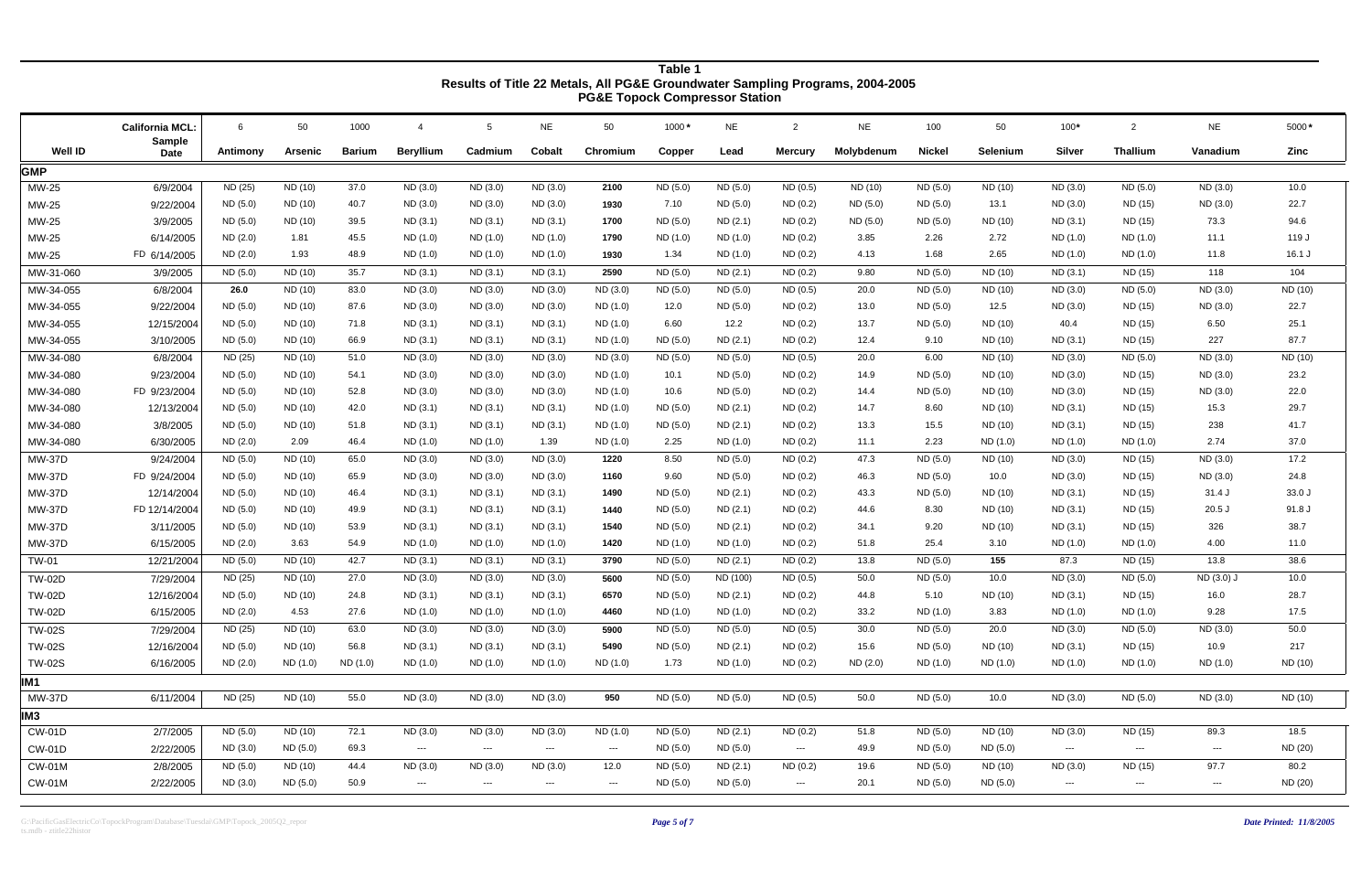|                | <b>California MCL:</b>       | 6                                      | 50                                     | 1000                                                                                                                                                                                                                                                                                                                                                                                         | -4                                       | 5                                                                                              | <b>NE</b>                | 50                       | 1000*                    | <b>NE</b> | 2                                      | <b>NE</b>  | 100                      | 50                   | $100*$               | 2                                      | <b>NE</b>                                                                                                                                                                                                                                                                                                                                                                                    | 5000*                |
|----------------|------------------------------|----------------------------------------|----------------------------------------|----------------------------------------------------------------------------------------------------------------------------------------------------------------------------------------------------------------------------------------------------------------------------------------------------------------------------------------------------------------------------------------------|------------------------------------------|------------------------------------------------------------------------------------------------|--------------------------|--------------------------|--------------------------|-----------|----------------------------------------|------------|--------------------------|----------------------|----------------------|----------------------------------------|----------------------------------------------------------------------------------------------------------------------------------------------------------------------------------------------------------------------------------------------------------------------------------------------------------------------------------------------------------------------------------------------|----------------------|
| <b>Well ID</b> | <b>Sample</b><br><b>Date</b> | Antimony                               | Arsenic                                | <b>Barium</b>                                                                                                                                                                                                                                                                                                                                                                                | <b>Beryllium</b>                         | Cadmium                                                                                        | <b>Cobalt</b>            | Chromium                 | Copper                   | Lead      | <b>Mercury</b>                         | Molybdenum | <b>Nickel</b>            | Selenium             | <b>Silver</b>        | <b>Thallium</b>                        | Vanadium                                                                                                                                                                                                                                                                                                                                                                                     | Zinc                 |
| IM3            |                              |                                        |                                        |                                                                                                                                                                                                                                                                                                                                                                                              |                                          |                                                                                                |                          |                          |                          |           |                                        |            |                          |                      |                      |                                        |                                                                                                                                                                                                                                                                                                                                                                                              |                      |
| <b>CW-02D</b>  | 2/8/2005                     | ND (5.0)                               | ND (10)                                | 76.6                                                                                                                                                                                                                                                                                                                                                                                         | ND (3.0)                                 | ND (3.0)                                                                                       | ND (3.0)                 | ND (1.0)                 | ND (5.0)                 | ND(2.1)   | ND(0.2)                                | 50.1       | 5.60                     | ND (10)              | ND (3.0)             | ND (15)                                | 121                                                                                                                                                                                                                                                                                                                                                                                          | 52.2                 |
| <b>CW-02D</b>  | 2/23/2005                    | ND (3.0)                               | ND(5.0)                                | 70.2                                                                                                                                                                                                                                                                                                                                                                                         | $\sim$ $\sim$ $\sim$                     | $\sim$                                                                                         | $\cdots$                 | $\cdots$                 | ND (5.0)                 | ND (5.0)  | $\sim$ $\sim$                          | 51.8       | ND (5.0)                 | ND (5.0)             | $\sim$ $\sim$ $\sim$ | $\hspace{0.05cm} \ldots$               | $\cdots$                                                                                                                                                                                                                                                                                                                                                                                     | ND (20)              |
| <b>CW-02M</b>  | 2/9/2005                     | ND (5.0)                               | ND (10)                                | 68.4                                                                                                                                                                                                                                                                                                                                                                                         | ND (3.0)                                 | ND(3.0)                                                                                        | ND (3.0)                 | 13.4                     | ND (5.0)                 | ND (2.1)  | ND(0.2)                                | 29.2       | ND (5.0)                 | ND (10)              | ND (3.0)             | ND (15)                                | 116                                                                                                                                                                                                                                                                                                                                                                                          | 33.2 J               |
| <b>CW-02M</b>  | FD 2/9/2005                  | ND (5.0)                               | ND (10)                                | 68.0                                                                                                                                                                                                                                                                                                                                                                                         | ND (3.0)                                 | ND (3.0)                                                                                       | ND (3.0)                 | 13.0                     | ND (5.0)                 | ND (2.1)  | ND(0.2)                                | 28.0       | ND (5.0)                 | ND (10)              | ND (3.0)             | ND (15)                                | 124                                                                                                                                                                                                                                                                                                                                                                                          | $15.8$ J             |
| <b>CW-02M</b>  | 2/23/2005                    | ND(3.0)                                | ND(5.0)                                | 59.6                                                                                                                                                                                                                                                                                                                                                                                         | $\sim$ $\sim$                            | $\qquad \qquad - -$                                                                            | $\hspace{0.05cm} \ldots$ | $\overline{\phantom{a}}$ | ND (5.0)                 | ND (5.0)  | $\overline{\phantom{a}}$               | 26.7       | ND (5.0)                 | ND (5.0)             | $\sim$ $\sim$ $\sim$ | $\hspace{0.05cm} \ldots$               | $\qquad \qquad \cdots$                                                                                                                                                                                                                                                                                                                                                                       | ND (20)              |
| <b>CW-03D</b>  | 2/8/2005                     | ND (5.0)                               | ND (10)                                | 100                                                                                                                                                                                                                                                                                                                                                                                          | ND (3.0)                                 | ND(3.0)                                                                                        | ND (3.0)                 | ND (1.0)                 | ND (5.0)                 | ND (2.1)  | ND(0.2)                                | 59.0       | 7.60                     | ND (10)              | ND (3.0)             | ND (15)                                | 115                                                                                                                                                                                                                                                                                                                                                                                          | 27.6                 |
| <b>CW-03D</b>  | 2/22/2005                    | ND (3.0)                               | ND (5.0)                               | 119                                                                                                                                                                                                                                                                                                                                                                                          | $-$ - $ \,$                              | $\qquad \qquad - -$                                                                            | $\sim$ $\sim$            | $\hspace{0.05cm} \ldots$ | ND (5.0)                 | ND (5.0)  | $\hspace{0.1em} \ldots \hspace{0.1em}$ | 59.9       | ND (5.0)                 | ND (5.0)             | $\sim$ $\sim$        | $--$                                   | $\sim$ $\sim$ $\sim$                                                                                                                                                                                                                                                                                                                                                                         | ND (20)              |
| <b>CW-03M</b>  | 2/10/2005                    | ND (5.0)                               | ND (10)                                | 61.1                                                                                                                                                                                                                                                                                                                                                                                         | ND (3.0)                                 | ND (3.0)                                                                                       | ND (3.0)                 | 5.20                     | ND (5.0)                 | ND(2.1)   | ND(0.2)                                | 37.8       | 5.00                     | ND (10)              | ND (3.0)             | ND (15)                                | 98.3                                                                                                                                                                                                                                                                                                                                                                                         | 42.4                 |
| <b>CW-03M</b>  | 2/22/2005                    | ND (3.0)                               | ND (5.0)                               | 54.3                                                                                                                                                                                                                                                                                                                                                                                         | $\sim$ $\sim$                            | $\qquad \qquad - -$                                                                            | $\hspace{0.05cm} \ldots$ | $\hspace{0.05cm} \ldots$ | ND (5.0)                 | ND (5.0)  | $\sim$                                 | 34.2       | ND (5.0)                 | ND (5.0)             | $\sim$ $\sim$ $\sim$ | $\hspace{0.05cm} \ldots$               | $\qquad \qquad \text{---}$                                                                                                                                                                                                                                                                                                                                                                   | ND (20)              |
| <b>CW-04D</b>  | 2/7/2005                     | ND (5.0)                               | ND (10)                                | 74.1                                                                                                                                                                                                                                                                                                                                                                                         | ND (3.0)                                 | ND (3.0)                                                                                       | ND (3.0)                 | ND (1.0)                 | ND (5.0)                 | ND(2.1)   | ND(0.2)                                | 39.1       | 5.60                     | ND (10)              | ND (3.0)             | ND (15)                                | 109                                                                                                                                                                                                                                                                                                                                                                                          | 25.7                 |
| <b>CW-04D</b>  | 2/23/2005                    | ND (3.0)                               | ND (5.0)                               | 70.3                                                                                                                                                                                                                                                                                                                                                                                         | $\hspace{0.05cm} \ldots \hspace{0.05cm}$ | $\qquad \qquad - -$                                                                            | $\sim$ $\sim$ $\sim$     | $\sim$ $\sim$            | ND (5.0)                 | ND (5.0)  | $\scriptstyle \cdots$                  | 44.2       | ND (5.0)                 | ND (5.0)             | $\sim$ $\sim$ $\sim$ | $\sim$ $\sim$                          | $\frac{1}{2} \frac{1}{2} \frac{1}{2} \frac{1}{2} \frac{1}{2} \frac{1}{2} \frac{1}{2} \frac{1}{2} \frac{1}{2} \frac{1}{2} \frac{1}{2} \frac{1}{2} \frac{1}{2} \frac{1}{2} \frac{1}{2} \frac{1}{2} \frac{1}{2} \frac{1}{2} \frac{1}{2} \frac{1}{2} \frac{1}{2} \frac{1}{2} \frac{1}{2} \frac{1}{2} \frac{1}{2} \frac{1}{2} \frac{1}{2} \frac{1}{2} \frac{1}{2} \frac{1}{2} \frac{1}{2} \frac{$ | ND (20)              |
| <b>CW-04M</b>  | 2/7/2005                     | ND (5.0)                               | ND (10)                                | 69.9                                                                                                                                                                                                                                                                                                                                                                                         | ND (3.0)                                 | ND (3.0)                                                                                       | ND(3.0)                  | 9.20                     | ND (5.0)                 | ND(2.1)   | ND(0.2)                                | 11.5       | ND (5.0)                 | ND (10)              | ND (3.0)             | ND (15)                                | 95.3                                                                                                                                                                                                                                                                                                                                                                                         | 31.6                 |
| <b>CW-04M</b>  | 2/23/2005                    | ND (3.0)                               | ND (5.0)                               | 67.4                                                                                                                                                                                                                                                                                                                                                                                         | $\sim$ $\sim$ $\sim$                     | $\qquad \qquad - -$                                                                            | $\hspace{0.05cm} \ldots$ | $\hspace{0.05cm} \ldots$ | ND (5.0)                 | ND (5.0)  | $\sim$                                 | 12.3       | ND (5.0)                 | ND (5.0)             | $\sim$ $\sim$ $\sim$ | $\hspace{0.1em} \ldots \hspace{0.1em}$ | $\cdots$                                                                                                                                                                                                                                                                                                                                                                                     | ND (20)              |
| MW-14          | 9/8/2004                     | $\sim$ $\sim$                          | $\sim$                                 | $\frac{1}{2} \frac{1}{2} \frac{1}{2} \frac{1}{2} \frac{1}{2} \frac{1}{2} \frac{1}{2} \frac{1}{2} \frac{1}{2} \frac{1}{2} \frac{1}{2} \frac{1}{2} \frac{1}{2} \frac{1}{2} \frac{1}{2} \frac{1}{2} \frac{1}{2} \frac{1}{2} \frac{1}{2} \frac{1}{2} \frac{1}{2} \frac{1}{2} \frac{1}{2} \frac{1}{2} \frac{1}{2} \frac{1}{2} \frac{1}{2} \frac{1}{2} \frac{1}{2} \frac{1}{2} \frac{1}{2} \frac{$ | $\cdots$                                 | ---                                                                                            | $\sim$ $\sim$ $\sim$     | $\overline{\phantom{a}}$ | $\sim$                   | ND (21)   | $\sim$                                 | ND (21)    | $\hspace{0.05cm} \ldots$ | $\sim$ $\sim$ $\sim$ | $\sim$ $\sim$ $\sim$ | $\sim$ $\sim$                          | $\frac{1}{2} \frac{1}{2} \frac{1}{2} \frac{1}{2} \frac{1}{2} \frac{1}{2} \frac{1}{2} \frac{1}{2} \frac{1}{2} \frac{1}{2} \frac{1}{2} \frac{1}{2} \frac{1}{2} \frac{1}{2} \frac{1}{2} \frac{1}{2} \frac{1}{2} \frac{1}{2} \frac{1}{2} \frac{1}{2} \frac{1}{2} \frac{1}{2} \frac{1}{2} \frac{1}{2} \frac{1}{2} \frac{1}{2} \frac{1}{2} \frac{1}{2} \frac{1}{2} \frac{1}{2} \frac{1}{2} \frac{$ | $\sim$ $\sim$ $\sim$ |
| MW-14          | 5/11/2005                    | ND (2.0)                               | 1.24                                   | 96.8                                                                                                                                                                                                                                                                                                                                                                                         | ND (1.0)                                 | ND(1.0)                                                                                        | 1.01                     | 43.5                     | 3.48                     | 1.38      | ND(0.5)                                | 10.8       | 12.5                     | 3.65                 | ND(1.0)              | ND (1.0)                               | 6.52                                                                                                                                                                                                                                                                                                                                                                                         | 19.6 J               |
| MW-18          | 9/8/2004                     | $\sim$ $\sim$                          | $\sim$                                 | $  -$                                                                                                                                                                                                                                                                                                                                                                                        | $\cdots$                                 | $\sim$                                                                                         | $\sim$ $\sim$ $\sim$     | $\cdots$                 | $\hspace{0.05cm} \ldots$ | ND (21)   | $\sim$ $\sim$                          | ND (21)    | $\sim$ $\sim$            | $\sim$               | $\sim$ $\sim$        | $\sim$ $\sim$ $\sim$                   | $\sim$ $\sim$ $\sim$                                                                                                                                                                                                                                                                                                                                                                         | $---$                |
| MW-18          | 5/11/2005                    | ND (2.0)                               | ND(1.0)                                | 83.1                                                                                                                                                                                                                                                                                                                                                                                         | ND (1.0)                                 | ND (1.0)                                                                                       | ND (1.0)                 | 27.8                     | ND (1.0)                 | ND (1.0)  | ND(0.5)                                | 3.60       | ND(1.0)                  | 2.58                 | ND (1.0)             | ND (1.0)                               | 3.37                                                                                                                                                                                                                                                                                                                                                                                         | $40.4$ J             |
| <b>OW-01D</b>  | 9/30/2004                    | ND (5.0)                               | ND (10)                                | 102                                                                                                                                                                                                                                                                                                                                                                                          | ND (3.0)                                 | ND (3.1)                                                                                       | ND (3.0)                 | ND (1.0)                 | ND (5.0)                 | ND (2.1)  | ND(0.2)                                | 51.8       | ND (5.0)                 | ND (10)              | ND(3.1)              | ND (15)                                | ND (3.0)                                                                                                                                                                                                                                                                                                                                                                                     | 30.7                 |
| <b>OW-01D</b>  | 12/21/2004                   | ND (5.0)                               | ND (10)                                | 113                                                                                                                                                                                                                                                                                                                                                                                          | ND (3.1)                                 | ND(3.1)                                                                                        | ND (3.1)                 | ND (1.0)                 | ND (5.0)                 | ND (2.1)  | ND(0.2)                                | 35.6       | ND (5.0)                 | ND (10)              | ND(3.1)              | ND (15)                                | 10.7                                                                                                                                                                                                                                                                                                                                                                                         | 36.0                 |
| <b>OW-01D</b>  | 5/10/2005                    | ND (2.0)                               | 4.77                                   | 91.0                                                                                                                                                                                                                                                                                                                                                                                         | ND (1.0)                                 | ND (1.0)                                                                                       | ND (1.0)                 | ND (1.0)                 | 2.52                     | ND (1.0)  | ND(0.5)                                | 43.4       | 1.05                     | ND (1.0)             | ND(1.0)              | ND (1.0)                               | 1.69                                                                                                                                                                                                                                                                                                                                                                                         | ND (10)              |
| <b>OW-01M</b>  | 10/1/2004                    | $\sim$ $\sim$                          | $\cdots$                               | 59.7                                                                                                                                                                                                                                                                                                                                                                                         | $\cdots$                                 | $\sim$ $\sim$ $\sim$                                                                           | $\sim$ $\sim$ $\sim$     | $\qquad \qquad \cdots$   | ND (5.0)                 | ND(2.1)   | $\hspace{0.1em} \ldots \hspace{0.1em}$ | 26.8       | ND (5.0)                 | $\sim$ $\sim$ $\sim$ | $\sim$ $\sim$ $\sim$ | $\sim$ $\sim$ $\sim$                   | $\sim$ $\sim$ $\sim$                                                                                                                                                                                                                                                                                                                                                                         | 46.1                 |
| <b>OW-01M</b>  | 12/21/2004                   | ND (5.0)                               | ND (10)                                | 58.1                                                                                                                                                                                                                                                                                                                                                                                         | ND (3.1)                                 | ND(3.1)                                                                                        | ND(3.1)                  | 10.0                     | ND (5.0)                 | ND (2.1)  | ND(0.2)                                | 26.8       | ND (5.0)                 | ND (10)              | ND(3.1)              | ND (15)                                | 14.7                                                                                                                                                                                                                                                                                                                                                                                         | 20.9                 |
| <b>OW-01M</b>  | 5/10/2005                    | ND(2.0)                                | 2.69                                   | 51.6                                                                                                                                                                                                                                                                                                                                                                                         | ND (1.0)                                 | ND (1.0)                                                                                       | ND (1.0)                 | 15.7                     | 2.41                     | ND (1.0)  | ND(0.5)                                | 23.5       | 4.68                     | ND (1.0)             | ND (1.0)             | ND (1.0)                               | 5.45                                                                                                                                                                                                                                                                                                                                                                                         | 13.1                 |
| <b>OW-01S</b>  | 12/21/2004                   | ND (5.0)                               | ND (10)                                | 66.2                                                                                                                                                                                                                                                                                                                                                                                         | ND (3.1)                                 | ND (3.1)                                                                                       | ND (3.1)                 | 1.60                     | ND (5.0)                 | ND (2.1)  | ND(0.2)                                | 27.3       | 8.70                     | ND (10)              | ND(3.1)              | ND (15)                                | 12.1                                                                                                                                                                                                                                                                                                                                                                                         | 26.4                 |
| OW-02D         | 1/13/2005                    | ND (5.0)                               | ND (10)                                | 83.3                                                                                                                                                                                                                                                                                                                                                                                         | ND (3.1)                                 | ND(3.1)                                                                                        | ND(3.1)                  | ND (1.0)                 | ND(5.0)                  | 2.90      | ND(0.2)                                | 66.5       | 13.5                     | 17.1                 | 8.50                 | ND (15)                                | 17.7                                                                                                                                                                                                                                                                                                                                                                                         | 17.4                 |
| OW-02D         | 5/10/2005                    | ND (2.0)                               | 3.30                                   | 71.6                                                                                                                                                                                                                                                                                                                                                                                         | ND (1.0)                                 | ND (1.0)                                                                                       | ND (1.0)                 | ND (1.0)                 | 3.11                     | ND (1.0)  | ND (0.5)                               | 57.0       | ND (1.0)                 | ND (1.0)             | ND (1.0)             | ND (1.0)                               | ND (1.0)                                                                                                                                                                                                                                                                                                                                                                                     | ND (10)              |
| <b>OW-02M</b>  | 5/11/2005                    | ND (2.0)                               | 1.65                                   | 60.3                                                                                                                                                                                                                                                                                                                                                                                         | ND (1.0)                                 | ND (1.0)                                                                                       | ND (1.0)                 | 5.85                     | ND (1.0)                 | ND (1.0)  | ND (0.5)                               | 35.3       | ND (1.0)                 | ND (1.0)             | ND (1.0)             | ND (1.0)                               | 2.96                                                                                                                                                                                                                                                                                                                                                                                         | 11.3                 |
| <b>OW-02S</b>  | 12/29/2004                   | ND (5.0)                               | ND (10)                                | 31.9                                                                                                                                                                                                                                                                                                                                                                                         | ND (3.1)                                 | ND (3.1)                                                                                       | ND (3.1)                 | 2.10                     | ND (5.0)                 | ND (2.1)  | ND (0.2)                               | 89.3       | ND (5.0)                 | ND (10)              | ND(3.1)              | ND (15)                                | 7.00                                                                                                                                                                                                                                                                                                                                                                                         | 33.3                 |
| OW-03D         | 10/28/2004                   | $\sim$ $\sim$                          | $\scriptstyle\cdots\scriptstyle\cdots$ | 40.7                                                                                                                                                                                                                                                                                                                                                                                         | $-$ - $ \,$                              | $\sim$ $\sim$ $\sim$                                                                           | $\hspace{0.05cm} \ldots$ | ND (1.0)                 | ND (5.0)                 | ND (2.1)  | $\hspace{0.1em} \ldots \hspace{0.1em}$ | 43.7       | ND (5.0)                 | $\sim$ $\sim$ $\sim$ | $   \cdot$           | $\sim$ $\sim$                          | $\sim$ $\sim$                                                                                                                                                                                                                                                                                                                                                                                | 28.8                 |
| OW-03D         | 12/14/2004                   | ND (5.0)                               | ND (10)                                | 63.4                                                                                                                                                                                                                                                                                                                                                                                         | ND (3.1)                                 | ND (3.1)                                                                                       | ND (3.1)                 | ND (1.0)                 | ND (5.0)                 | 2.40      | ND (0.2)                               | 31.0       | ND (5.0)                 | ND (10)              | ND(3.1)              | ND (15)                                | 8.40                                                                                                                                                                                                                                                                                                                                                                                         | 71.2                 |
| OW-03M         | 10/28/2004                   | $\sim$ $\sim$                          | $\scriptstyle\cdots\scriptstyle\cdots$ | 55.5                                                                                                                                                                                                                                                                                                                                                                                         | $\sim$ $\sim$ $\sim$                     | $\sim$ $\sim$ $\sim$                                                                           | $\scriptstyle\cdots$     | 11.2                     | ND (5.0)                 | ND (2.1)  | $\hspace{0.1em} \ldots \hspace{0.1em}$ | 20.6       | ND (5.0)                 | $\sim$ $\sim$        | $\sim$ $\sim$ $\sim$ | $\scriptstyle\cdots$                   | $\sim$ $\sim$                                                                                                                                                                                                                                                                                                                                                                                | ND (10)              |
| OW-03M         | FD 10/28/2004                | $\hspace{0.1em} \ldots \hspace{0.1em}$ | $\scriptstyle\cdots$                   | 56.0                                                                                                                                                                                                                                                                                                                                                                                         | $\scriptstyle\cdots\scriptstyle\cdots$   | $\scriptstyle\cdots$                                                                           | $\scriptstyle\cdots$     | 9.40                     | ND (5.0)                 | ND (2.1)  | $\hspace{0.05cm} \ldots$               | 20.5       | ND (5.0)                 | $\sim$ $\sim$        | $   \cdot$           | $\scriptstyle\cdots$                   | $\hspace{0.05cm} \ldots$                                                                                                                                                                                                                                                                                                                                                                     | ND (10)              |
| OW-03M         | 12/15/2004                   | ND (5.0)                               | ND (10)                                | 73.4                                                                                                                                                                                                                                                                                                                                                                                         | ND (3.1)                                 | ND (3.1)                                                                                       | ND (3.1)                 | 13.8                     | ND (5.0)                 | ND (2.1)  | ND (0.2)                               | 14.5       | ND (5.0)                 | ND (10)              | ND(3.1)              | ND (15)                                | 9.50                                                                                                                                                                                                                                                                                                                                                                                         | 30.3                 |
| <b>OW-03S</b>  | 10/28/2004                   | $\sim$ $\sim$                          | $\frac{1}{2}$                          | 20.6                                                                                                                                                                                                                                                                                                                                                                                         | $\sim$ $\sim$                            | $\frac{1}{2} \left( \frac{1}{2} \right) \left( \frac{1}{2} \right) \left( \frac{1}{2} \right)$ | $--$                     | 12.1                     | ND (5.0)                 | 4.60      | $\sim$ $\sim$                          | 23.9       | ND (5.0)                 | $  -$                | $\sim$ $\sim$ $\sim$ | $\sim$ $\sim$                          | $\cdots$                                                                                                                                                                                                                                                                                                                                                                                     | 20.4                 |
| OW-03S         | 12/15/2004                   | ND (5.0)                               | ND (10)                                | 16.7                                                                                                                                                                                                                                                                                                                                                                                         | ND (3.1)                                 | ND (3.1)                                                                                       | ND (3.1)                 | 16.4                     | ND (5.0)                 | ND (2.1)  | ND (0.2)                               | 22.2       | ND (5.0)                 | ND (10)              | ND(3.1)              | ND (15)                                | 8.70                                                                                                                                                                                                                                                                                                                                                                                         | 30.9                 |
| OW-05D         | 12/22/2004                   | ND (5.0)                               | ND (10)                                | 78.4                                                                                                                                                                                                                                                                                                                                                                                         | ND (3.1)                                 | ND(3.1)                                                                                        | ND (3.1)                 | 1.30                     | ND (5.0)                 | ND (2.1)  | ND (0.2)                               | 81.1       | 8.10                     | ND (10)              | ND (3.1)             | ND (15)                                | 13.3                                                                                                                                                                                                                                                                                                                                                                                         | 24.3                 |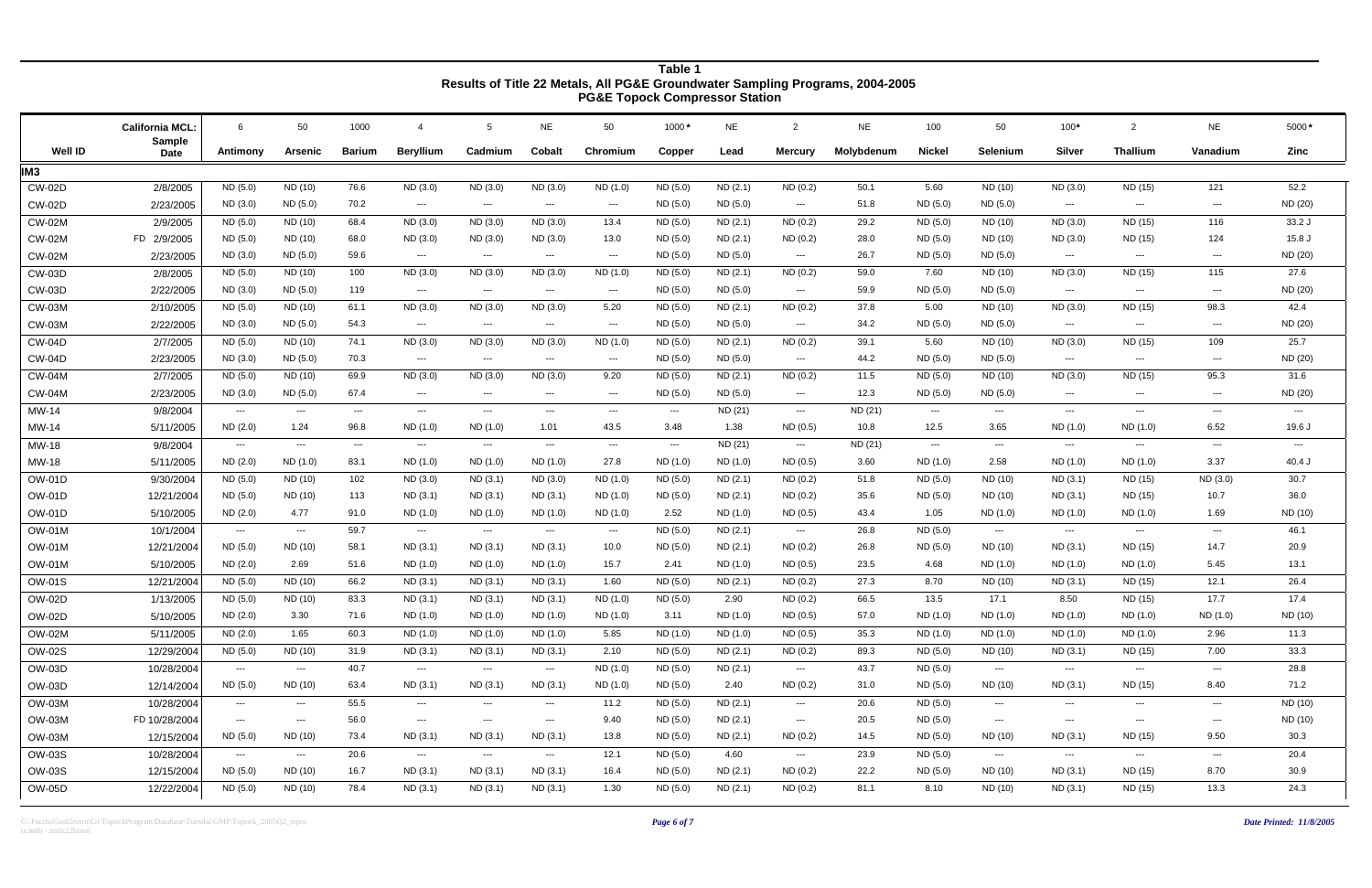| <b>Well ID</b>  | <b>California MCL:</b><br><b>Sample</b> | Antimony | 50<br>Arsenic | 1000<br><b>Barium</b> | <b>Bervillum</b> | Cadmium  | <b>NE</b><br>Cobalt | 50<br>Chromium | $1000*$<br>Copper | <b>NE</b><br>Lead | <b>Mercury</b> | <b>NE</b><br>Molybdenum | 100<br><b>Nickel</b> | 50<br><b>Selenium</b> | $100*$<br>Silver | <b>Thallium</b> | <b>NE</b><br>Vanadium | 5000*<br>Zinc |
|-----------------|-----------------------------------------|----------|---------------|-----------------------|------------------|----------|---------------------|----------------|-------------------|-------------------|----------------|-------------------------|----------------------|-----------------------|------------------|-----------------|-----------------------|---------------|
|                 | <b>Date</b>                             |          |               |                       |                  |          |                     |                |                   |                   |                |                         |                      |                       |                  |                 |                       |               |
| IM <sub>3</sub> |                                         |          |               |                       |                  |          |                     |                |                   |                   |                |                         |                      |                       |                  |                 |                       |               |
| <b>OW-05D</b>   | FD 12/22/2004                           | ND (5.0) | ND (10)       | 84.4                  | ND(3.1)          | ND(3.1)  | ND(3.1)             | 1.20           | ND(5.0)           | ND(2.1)           | ND(0.2)        | 83.8                    | 9.30                 | ND (10)               | ND(3.1)          | ND (15)         | 11.6                  | 28.9          |
| <b>OW-05D</b>   | 5/11/2005                               | ND (2.0) | 4.41          | 65.8                  | ND (1.0)         | ND (1.0) | ND (1.0)            | ND (1.0)       | 4.09              | ND (1.0)          | ND(0.5)        | 63.8                    | ND (1.0)             | ND (1.0)              | ND (1.0)         | ND (1.0)        | ND (1.0)              | ND (10)       |
| <b>OW-05M</b>   | 1/13/2005                               | 11.1     | 14.4          | 60.1                  | 8.80             | 10.5     | 10.0                | 8.40           | 10.6              | 10.2              | ND(0.2)        | 50.7                    | 20.1                 | 18.6                  | 20.0             | ND (15)         | 22.9                  | 37.3          |
| <b>OW-05M</b>   | 5/11/2005                               | ND (2.0) | 1.70          | 51.1                  | ND (1.0)         | ND (1.0) | ND (1.0)            | 10.3           | 1.60              | ND (1.0)          | ND(0.5)        | 39.0                    | 1.28                 | ND (1.0)              | ND (1.0)         | ND (1.0)        | 2.61                  | ND (10)       |
| OW-05S          | 12/21/2004                              | ND (5.0) | ND (10)       | 51.3                  | ND(3.1)          | ND (3.1) | ND (3.1)            | 26.6           | ND (5.0)          | ND (2.1)          | ND(0.2)        | 21.3                    | ND (5.0)             | ND (10)               | 64.9             | ND (15)         | 12.9                  | 25.6          |
| OW-05S          | 5/11/2005                               | ND (2.0) | 1.95          | 53.0                  | ND (1.0)         | ND (1.0) | 1.07                | 26.4           | 1.55              | ND (1.0)          | ND (0.5)       | 19.0                    | 4.14                 | 2.82                  | ND (1.0)         | ND (1.0)        | 5.50                  | 16.6          |
| <b>OW-05S</b>   | FD 5/11/2005                            | ND (2.0) | 2.22          | 64.4                  | ND (1.0)         | ND (1.0) | 1.25                | 25.6           | 2.26              | ND (1.0)          | ND(0.5)        | 19.4                    | 4.90                 | 2.82                  | ND(1.0)          | ND (1.0)        | 5.43                  | 14.5          |

.<br>R1 MW-10 and MW-11, 6020 results were believed to be switched in the lab. Rejected.

Title 22 metals are the metals listed in California Code of Regulations, Title 22, Section 66261.24(a)(2)(A) The maximum contaminant levels (MCLs) listed, in micrograms per liter (µg/L), are the California primary drinking water standards, or California secondary MCLs, where noted \* .

All results are dissolved metals concentrations in µg/L from field-filtered samples.

Metals analyzed by Methods SW 6010B, SW 6020A, and SW7470A.

Analytes detected above MCL are in bold.

**NOTES:**

NE not established

NDnot detected at listed reporting limit

 FDfield duplicate sample

Jconcentration or reporting estimated by laboratory or data validation

BKG background study

CMPcompliance monitoring program

 GMP groundwater monitoring program

IM1 interim measures no.1

IM3 interim measures no. 3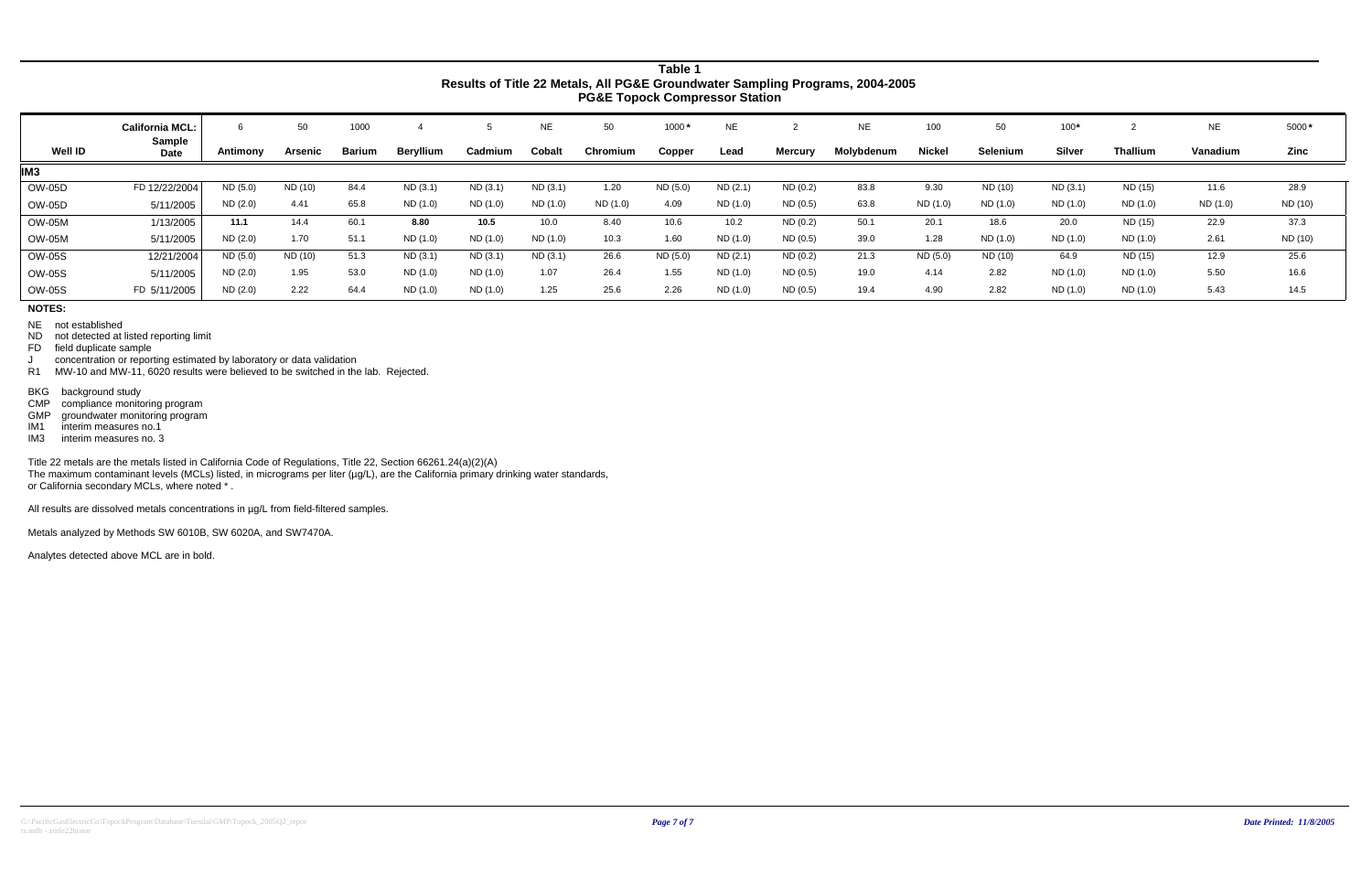Maximum, Minimum, and Average Concentrations of Selected Metals in Groundwater, All PG&E Groundwater Sampling Programs, 2004-2005 Groundwater and Surface Water Monitoring Program PG&E Topock Compressor Station, Needles, California

|                  |              |                |          | Arsenic      |               |         |       |               |                       | Molybdenum |                      |          |      |               |                 | Vanadium |                     |         |      |                | Zinc             |      |                          |         |
|------------------|--------------|----------------|----------|--------------|---------------|---------|-------|---------------|-----------------------|------------|----------------------|----------|------|---------------|-----------------|----------|---------------------|---------|------|----------------|------------------|------|--------------------------|---------|
|                  | High         |                |          | Low          |               |         | High  |               |                       | Low        |                      |          | High |               |                 | Low      |                     |         | High |                |                  | Low  |                          |         |
|                  | ug/l         | Well           | Date     | ua/l         | Well          | Date    | ug/l  | Well          | Date                  | ug/l       | Well                 | Date     | ua/l | Well          | Date            |          | Well                | Date    | ua/l | Well           | Date             | ug/l | Well                     | Date    |
| <b>IBKG</b>      | 35.6         | <b>PGE-09S</b> | 7/20/05  | ND(1)        | PGE-09N       | 5/11/05 | 50.4  | MW-05         | 7/18/05               | ND(1)      | PGE-09N              | 5/11/05  | 47.2 | MW-06         | 7/18/05         | ND(1)    | 11 wells            |         | 1870 | <b>PGE-09S</b> |                  |      | 5/11/05 ND(10) 19 wells  |         |
|                  | 32.1         | PGE-09N        | 7/20/05  | 1.07         | MW-18         | 7/26/05 | 45.2  | MW-05         | 5/13/05               | ND(1)      | MW-01                | 5/9/05   | 44.1 | MW-06         | $5/13/05$ ND(1) |          |                     |         | 896  | PGE-09N        | $7/20/05$ ND(10) |      |                          |         |
|                  | 23.4         | PGE-09S        | 5/11/05  | 1.53         | MW-17         | 7/26/05 | 29.3  | MW-03         | 5/9/05                |            | ND(1) MW-01          | 7/18/05  | 40.6 | MW-01         | $7/18/05$ ND(1) |          |                     |         | 655  | PGE-09S        | 7/20/05 ND(10)   |      |                          |         |
|                  |              |                |          |              |               |         |       |               |                       |            |                      |          |      |               |                 |          |                     |         |      |                |                  |      |                          |         |
| <b>GMP</b>       | 110          | MW-12          | 6/13/05  | ND(1)        | <b>TW-02S</b> | 6/16/05 | 115   | MW-10         | 9/21/04               |            | ND(2) TW-02S         | 6/16/05  | 326  | MW-37D        | 3/11/05         |          | ND(1) TW-02S        | 6/16/05 | 217  | <b>TW-02S</b>  |                  |      | 12/16/04 ND(10) TW-02S   | 6/16/05 |
|                  | 68.6         | MW-12          | 9/20/04  | 1.53         | MW-11         | 6/16/05 | 114   | MW-10         | 6/16/05               |            | ND(5) MW-25          | 9/22/04  | 238  | MW-34-080     |                 |          | 3/8/05 ND(3) MW-25  | 9/22/04 | 173J | MW-20-130      |                  |      | 3/9/05 ND(10) MW-10      | 6/10/04 |
|                  | 60           | MW-12          | 6/9/04   | 1.59         | MW-20-070     | 6/15/05 | 100   | MW-10         | 12/17/04              |            | ND(5) MW-09          | 12/17/04 | 227  | MW-34-055     |                 |          | 3/10/05 ND(3) MW-25 | 6/9/04  | 136  | MW-20-070      |                  |      | 3/10/05 ND(10) MW-34-055 | 6/8/04  |
|                  |              |                |          |              |               |         |       |               |                       |            |                      |          |      |               |                 |          |                     |         |      |                |                  |      |                          |         |
| lIM <sub>3</sub> | 14.4         | OW-05M         | 1/13/05  | ND(1)        | MW-18         | 5/11/05 | 89.3  | OW-02S        | 12/29/04              | - 3.6      | MW-18                | 5/11/05  | 121  | <b>CW-02D</b> |                 |          | 2/8/05 ND(1) OW-05D | 5/11/05 | 80.2 | <b>CW-01M</b>  |                  |      | 2/8/05 ND(10) OW-05D     | 5/11/05 |
|                  |              | ND(10) OW-02S  | 12/29/04 | 1.24         | MW-14         | 5/11/05 | -81.1 | <b>OW-05D</b> | 12/22/04 ND(21) MW-14 |            |                      | 9/8/04   | 116  | CW-02M        |                 |          | 2/9/05 ND(1) OW-02D | 5/10/05 | 71.2 | OW-03D         |                  |      | 12/14/04 ND(10) OW-02D   | 5/10/05 |
|                  |              | ND(10) OW-05D  | 12/22/04 |              | 1.65 OW-02M   | 5/11/05 | 66.5  | OW-02D        |                       |            | 1/13/05 ND(21) MW-18 | 9/8/04   | 115  | CW-03D        |                 |          | 2/8/05 ND(3) OW-01D | 9/30/04 |      | 52.2 CW-02D    |                  |      | 2/8/05 ND(10) OW-01D     | 5/10/05 |
|                  |              | 4.14           |          |              |               |         |       |               |                       |            |                      |          |      |               |                 |          |                     |         |      |                |                  |      |                          |         |
| <b>CMP</b>       | $ND(10)$ All |                | All      | $ND(10)$ All |               | All     | 57    | <b>OW-05D</b> | 7/28/05               | 9.6        | <b>OW-01S</b>        | 9/15/05  | 42.2 | CW-02D        | 9/15/05         | $5 -$    | <b>OW-01S</b>       | 7/28/05 | 248  | $CW-01M$       |                  |      | 9/15/05 ND(10) OW-01S    | 7/28/05 |
|                  | ND(10)       |                |          | ND(10)       |               |         | 51.2  | <b>OW-02D</b> | 7/28/05               | 11.3       | OW-02D               | 9/14/05  | 34.2 | CW-01D        | 9/15/05         | 6.8      | <b>OW-01S</b>       | 8/26/05 | 215J | CW-02M         |                  |      | 9/15/05 ND(10) OW-05M    | 7/28/05 |
|                  | ND(10)       |                |          | ND(10)       |               |         | 48.8  | <b>OW-05D</b> | 8/26/05               | 11.6       | OW-01S               | 8/26/05  | 34.1 | CW-02M        | 9/15/05         | 7.9      | OW-05S              | 9/13/05 | 111  | CW-01D         |                  |      | 9/15/05 ND(12) OW-05D    | 7/28/05 |
|                  |              |                |          |              |               |         |       |               |                       |            |                      |          |      |               |                 |          |                     |         |      |                |                  |      |                          |         |

#### **Average s**

|                 | As     | Mo   |      |      |
|-----------------|--------|------|------|------|
| Background      | 7.5    | 11.3 | 15.4 | 71.1 |
| <b>GMP</b>      | 11.5   | 33.0 | 48.9 | 45.0 |
| IM <sub>3</sub> | 4.1    | 36.5 | 37.0 | 23.8 |
| <b>CMP</b>      | ND(10) | 27.0 | 15.5 | 27.2 |

#### **Notes:**

Units in ug/l ND = not detected at the listed reporting limit Averages: ND's = 1/2 RL BKG = Background Study GMP = Groundwater and Surface Water Monitoring Program IM = Interim Measures CMP = Compliance Monitoring Program

## **Table 2**